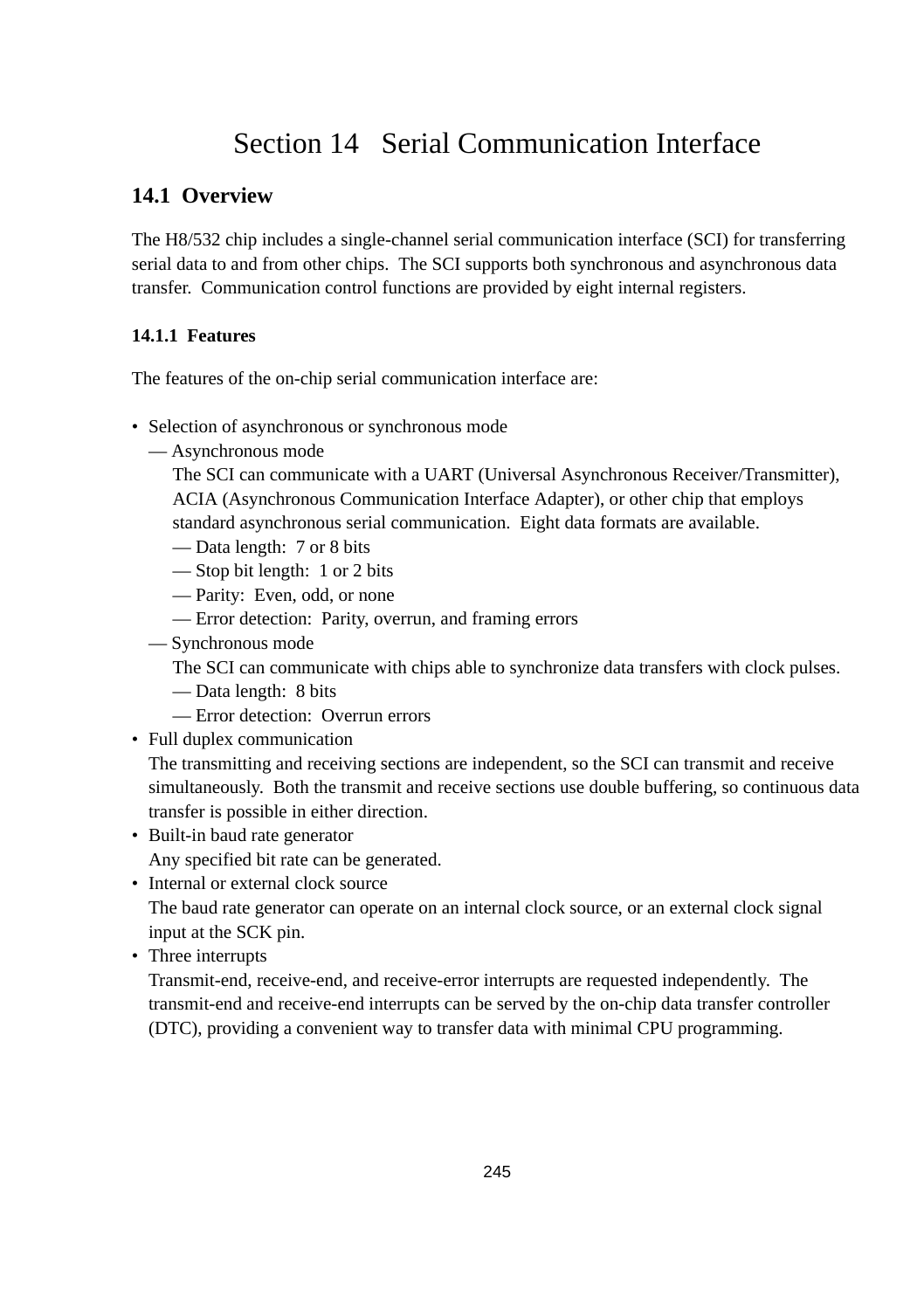#### **14.1.2 Block Diagram**

Figure 14-1 shows a block diagram of serial communication interface.



**Figure 14-1 Block Diagram of Serial Communication Interface**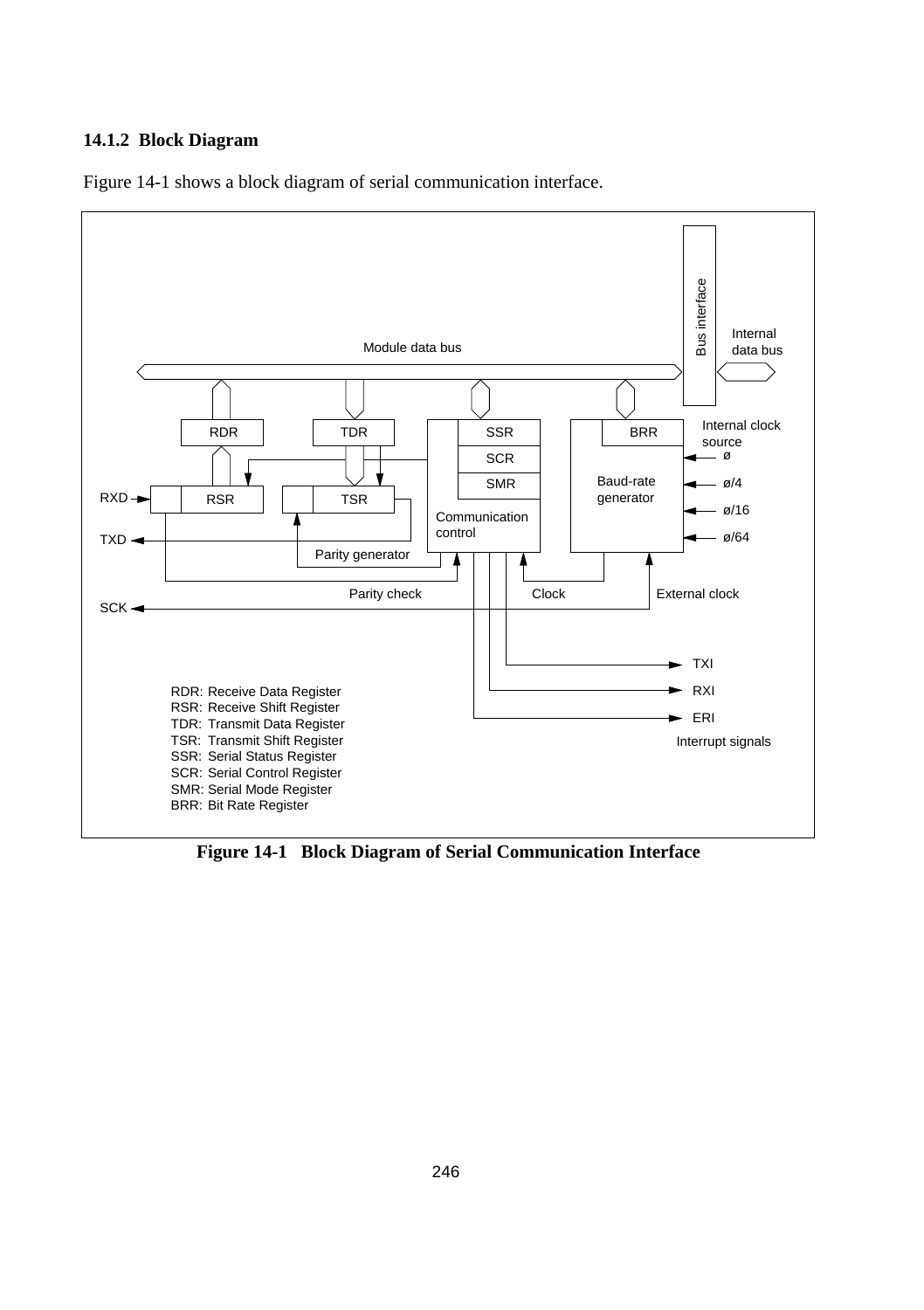#### **14.1.3 Input and Output Pins**

Table 14-1 lists the input and output pins used by the SCI module.

| Name          | <b>Abbreviation</b> | <b>I/O</b>   | <b>Function</b>                |
|---------------|---------------------|--------------|--------------------------------|
| Serial clock  | <b>SCK</b>          | Input/output | Serial clock input and output. |
| Receive data  | <b>RXD</b>          | Input        | Receive data input.            |
| Transmit data | TXD                 | Output       | Transmit data output.          |

#### **Table 14-1 SCI Input/Output Pins**

#### **14.1.4 Register Configuration**

Table 14-2 lists the SCI registers.

#### **Table 14-2 SCI Registers**

| <b>Abbreviation</b> | R/W       | <b>Initial Value</b> | <b>Address</b> |
|---------------------|-----------|----------------------|----------------|
| <b>RSR</b>          |           |                      |                |
| <b>RDR</b>          | R         | H'00                 | <b>H'FFDD</b>  |
| TSR                 |           |                      |                |
| TDR                 | R/W       | H'FF                 | <b>H'FFDB</b>  |
| <b>SMR</b>          | R/W       | H'04                 | H'FFD8         |
| <b>SCR</b>          | R/W       | H'0C                 | <b>H'FFDA</b>  |
| <b>SSR</b>          | $R/(W)^*$ | H'87                 | <b>H'FFDC</b>  |
| <b>BRR</b>          | R/W       | H'FF                 | H'FFD9         |
|                     |           |                      |                |

\* Software can write a "0" to clear the status flag bits, but cannot write a "1."

## **14.2 Register Descriptions**

#### **14.2.1 Receive Shift Register (RSR)**



The RSR receives incoming data bits. When one data character has been received, it is transferred to the receive data register (RDR).

The CPU cannot read or write the RSR directly.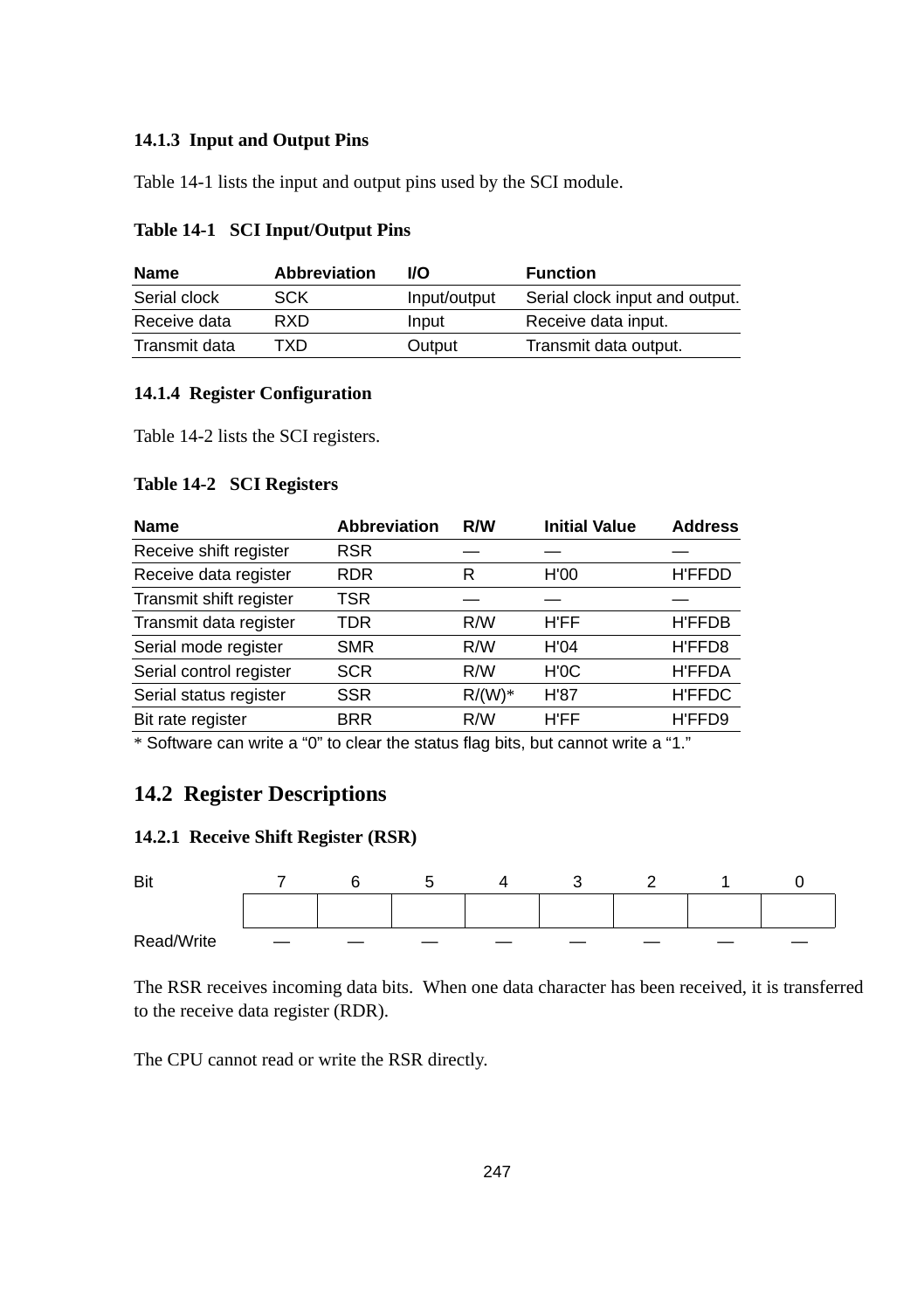#### **14.2.2 Receive Data Register (RDR)—H'FFDD**



The RDR stores received data. As each character is received, it is transferred from the RSR to the RDR, enabling the RSR to receive the next character. This double-buffering allows the SCI to receive data continuously.

The CPU can read but not write the RDR. The RDR is initialized to H'00 at a reset and in the standby modes.

#### **14.2.3 Transmit Shift Register (TSR)**



The TSR holds the character currently being transmitted. When transmission of this character is completed, the next character is moved from the transmit data register (TDR) to the TSR and transmission of that character begins. If the TDR does not contain valid data, the SCI stops transmitting.

The CPU cannot read or write the TSR directly.

#### **14.2.4 Transmit Data Register (TDR)—H'FFDB**



The TDR is an 8-bit readable/writable register that holds the next character to be transmitted. When the TSR becomes empty, the character written in the TDR is transferred to the TSR.

Continuous data transmission is possible by writing the next byte in the TDR while the current byte is being transmitted from the TSR.

The TDR is initialized to H'FF at a reset and in the standby modes.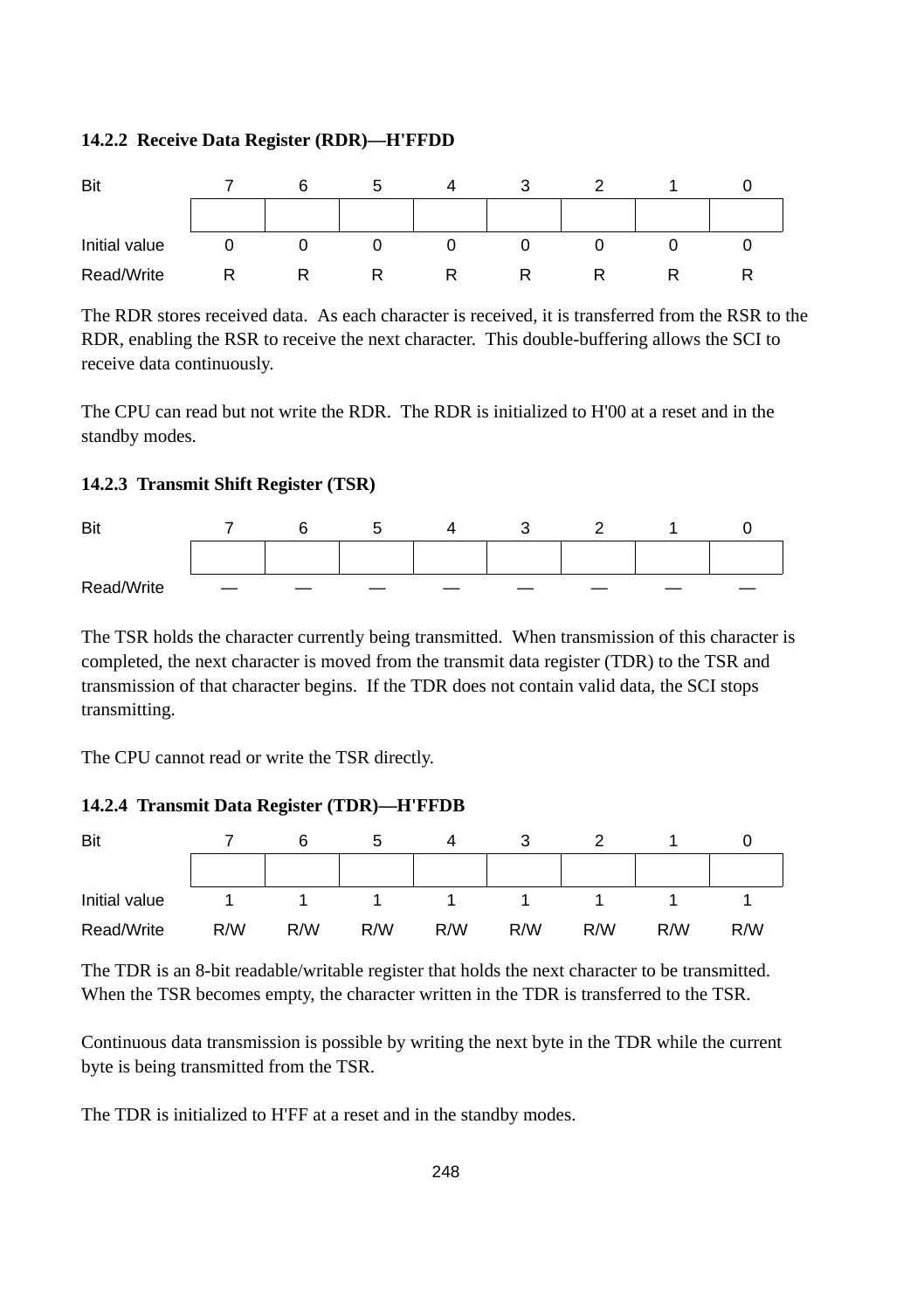| Bit           |     |            |           |     |             |      |                  |
|---------------|-----|------------|-----------|-----|-------------|------|------------------|
|               | C/A | <b>CHR</b> | <b>PE</b> | O/E | <b>STOP</b> | CKS1 | CKS <sub>0</sub> |
| Initial value |     |            |           |     |             |      |                  |
| Read/Write    | R/W | R/W        | R/W       | R/W | R/W         | R/W  | R/W              |

#### **14.2.5 Serial Mode Register (SMR)—H'FFD8**

The SMR is an 8-bit readable/writable register that controls the communication format and selects the clock rate for the internal clock source. It is initialized to H'04 at a reset and in the standby modes.

**Bit 7—Communication Mode**  $(C/\overline{A})$ **:** This bit selects the asynchronous or synchronous communication mode.

#### **Bit 7**

| C/A | <b>Description</b>                                   |                 |
|-----|------------------------------------------------------|-----------------|
|     | Asynchronous communication.                          | (Initial value) |
|     | Communication is synchronized with the serial clock. |                 |

**Bit 6—Character Length (CHR):** This bit selects the character length in asynchronous mode. It is ignored in synchronous mode.

#### **Bit 6**

| <b>CHR</b> | <b>Description</b>    |                 |
|------------|-----------------------|-----------------|
|            | 8 Bits per character. | (Initial value) |
|            | 7 Bits per character. |                 |

**Bit 5—Parity Enable (PE):** This bit selects whether to add a parity bit in asynchronous mode. It is ignored in synchronous mode.

#### **Bit 5**

| <b>PE</b> | <b>Description</b>                |                 |  |
|-----------|-----------------------------------|-----------------|--|
| $\Omega$  | Transmit: No parity bit is added. | (Initial value) |  |
|           | Receive: Parity is not checked.   |                 |  |
|           | Transmit: A parity bit is added.  |                 |  |
|           | Receive: Parity is not checked.   |                 |  |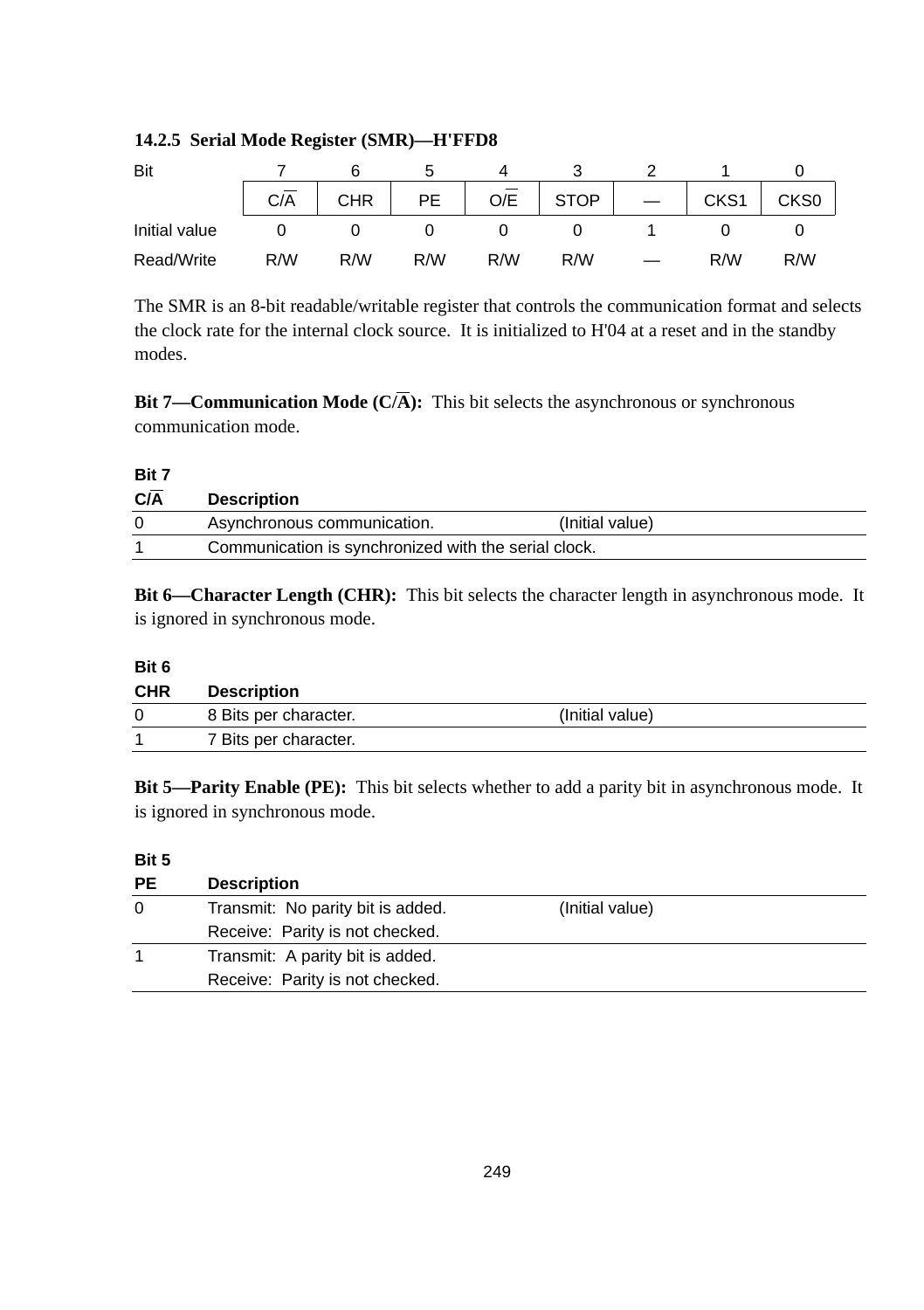**Bit 4—Parity Mode (O/E):** In asynchronous mode, when parity is enabled (PE = 1), this bit selects even or odd parity.

Even parity means that a parity bit is added to the data bits for each character to make the total number of 1's even. Odd parity means that the total number of 1's is made odd.

This bit is ignored when  $PE = 0$  and in the synchronous mode.

| Bit 4            |                    |                 |
|------------------|--------------------|-----------------|
| $O/\overline{E}$ | <b>Description</b> |                 |
| 0                | Even parity.       | (Initial value) |
| 4                | Odd parity.        |                 |

**Bit 3—Stop Bit Length (STOP):** This bit selects the number of stop bits. It is ignored in the synchronous mode.

| Bit 3       |                    |                 |  |
|-------------|--------------------|-----------------|--|
| <b>STOP</b> | <b>Description</b> |                 |  |
| $\Omega$    | 1 Stop bit.        | (Initial value) |  |
| 1           | 2 Stop bits.       |                 |  |

**Bit 2—Reserved:** This bit cannot be modified and is always read as 1.

**Bits 1 and 0—Clock Select 1 and 0 (CKS1 and CKS0):** These bits select the internal clock source when the baud rate generator is clocked from within the H8/532 chip.

| Bit 0            |                         |                 |  |
|------------------|-------------------------|-----------------|--|
| CKS <sub>0</sub> | <b>Description</b>      |                 |  |
|                  | ø clock                 | (Initial value) |  |
|                  | $\varnothing$ /4 clock  |                 |  |
| 0                | $\varnothing$ /16 clock |                 |  |
|                  | $\varnothing$ /64 clock |                 |  |
|                  |                         |                 |  |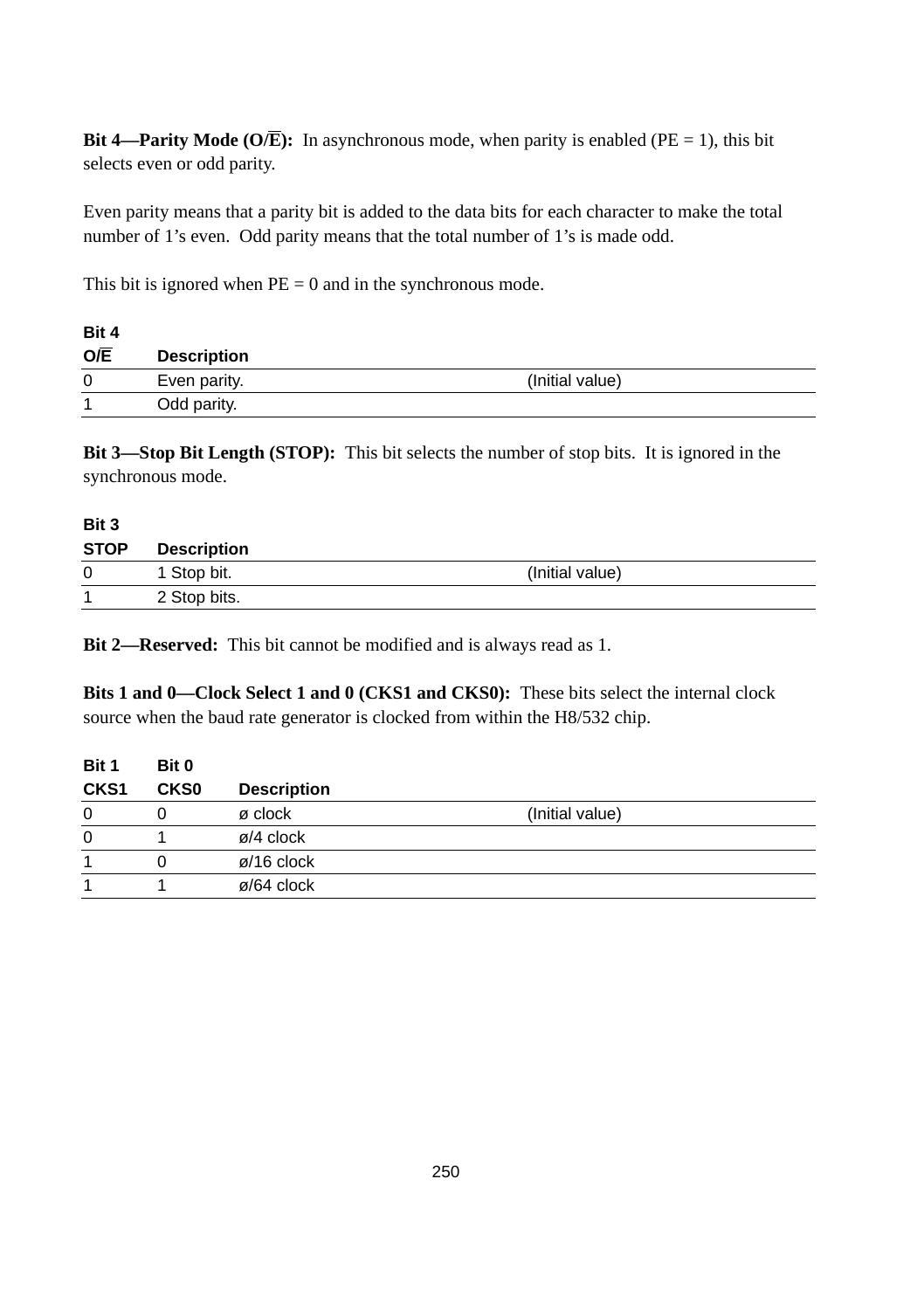#### **14.2.6 Serial Control Register (SCR)—H'FFDA**

| Bit           |            |            |     | $\Delta$  |  |      |                  |
|---------------|------------|------------|-----|-----------|--|------|------------------|
|               | <b>TIE</b> | <b>RIE</b> |     | <b>RE</b> |  | CKE1 | CKE <sub>0</sub> |
| Initial value |            |            |     |           |  |      |                  |
| Read/Write    | R/W        | R/W        | R/W | R/W       |  | R/W  | R/W              |

The SCR is an 8-bit readable/writable register that enables or disables various SCI functions. It is initialized to H'0C at a reset and in the standby modes.

**Bit 7—Transmit Interrupt Enable (TIE):** This bit enables or disables the transmit-end interrupt (TXI) requested when the transmit data register empty (TDRE) bit in the serial status register (SSR) is set to 1.

#### **Bit 7**

| <b>TIE</b> | <b>Description</b>                                    |                 |
|------------|-------------------------------------------------------|-----------------|
|            | The transmit-end interrupt request (TXI) is disabled. | (Initial value) |
|            | The transmit-end interrupt request (TXI) is enabled.  |                 |

**Bit 6—Receive Interrupt Enable (RIE):** This bit enables or disables the receive-end interrupt (RXI) requested when the receive data register full (RDRF) bit in the serial status register (SSR) is set to 1. It also enables and disables the receive-error interrupt (ERI) request.

#### **Bit 6**

| <b>RIE</b> | <b>Description</b>                                                                      |
|------------|-----------------------------------------------------------------------------------------|
| $\Omega$   | The receive-end interrupt (RXI) and receive-error interrupt (ERI)<br>(Initial value)    |
|            | requests are disabled.                                                                  |
|            | The receive-end interrupt (RXI) and receive-error interrupt (ERI) requests are enabled. |
|            |                                                                                         |

**Bit 5—Transmit Enable (TE):** This bit enables or disables the transmit function. When the transmit function is enabled, the TXD pin is automatically used for output. When the transmit function is disabled, the TXD pin can be used as a general-purpose I/O port.

**Bit 5**

| TЕ | <b>Description</b>                                                |                 |
|----|-------------------------------------------------------------------|-----------------|
| 0  | The transmit function is disabled. The TXD pin can be             | (Initial value) |
|    | used as a general-purpose I/O port.                               |                 |
|    | The transmit function is enabled. The TXD pin is used for output. |                 |
|    |                                                                   |                 |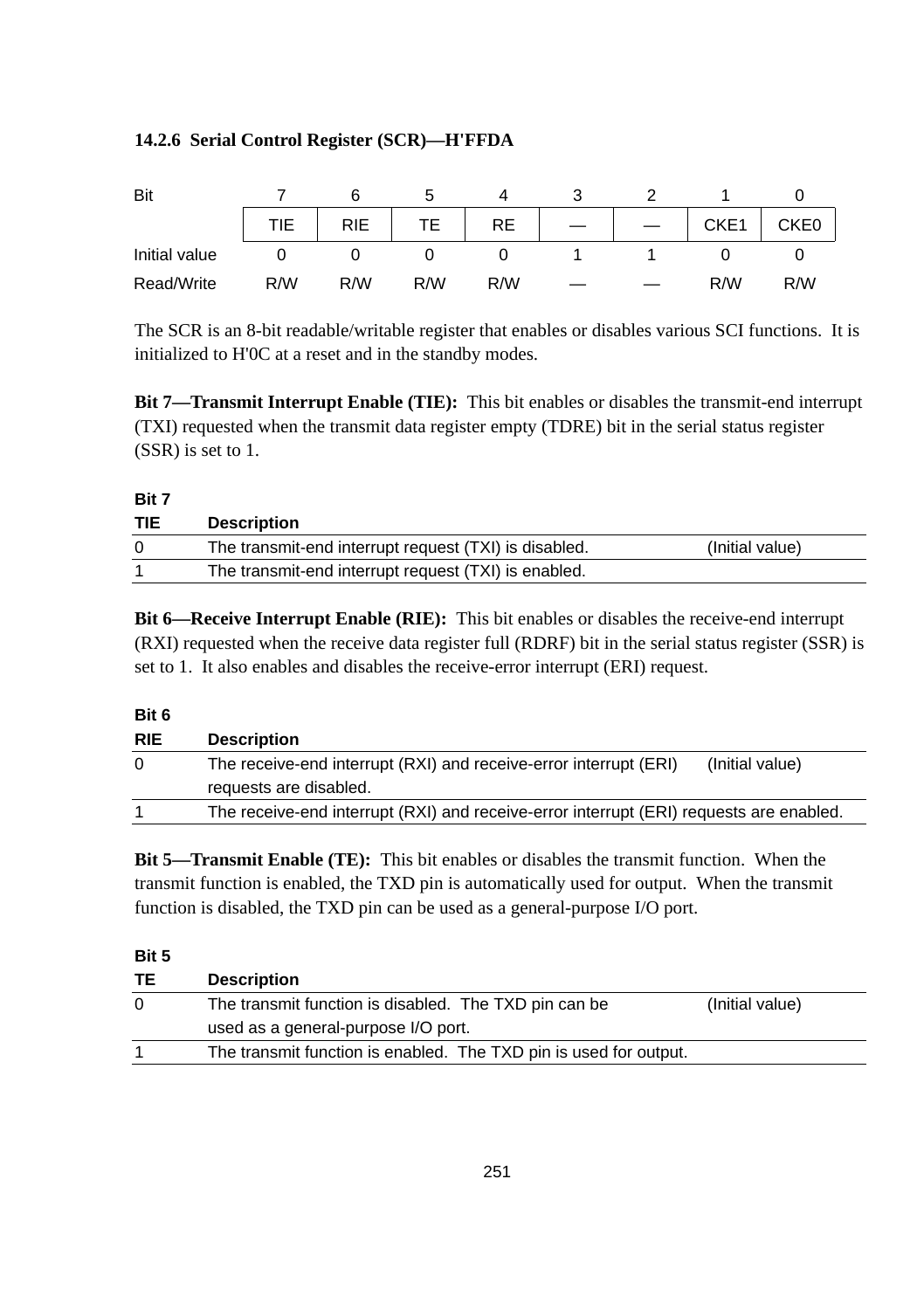**Bit 4—Receive Enable (RE):** This bit enables or disables the receive function. When the receive function is enabled, the RXD pin is automatically used for input. When the receive function is disabled, the RXD pin is available as a general-purpose I/O port.

| Bit 4     |                                                                 |                 |
|-----------|-----------------------------------------------------------------|-----------------|
| <b>RE</b> | <b>Description</b>                                              |                 |
| $\Omega$  | The receive function is disabled. The RXD pin can be            | (Initial value) |
|           | used as a general-purpose I/O port.                             |                 |
|           | The receive function is enabled. The RXD pin is used for input. |                 |

**Bits 3 and 2—Reserved:** These bits cannot be modified and are always read as 1.

**Bit 1—Clock Enable 1 (CKE1):** This bit selects the internal or external clock source for the baud rate generator. When the external clock source is selected, the SCK pin is automatically used for input of the external clock signal.

**Bit 1**

| CKE <sub>1</sub> | <b>Description</b>                                      |                 |
|------------------|---------------------------------------------------------|-----------------|
|                  | Internal clock source.                                  | (Initial value) |
|                  | External clock source. (The SCK pin is used for input.) |                 |

**Bit 0—Clock Enable 0 (CKE0):** When an internal clock source is used in synchronous mode, this bit enables or disables serial clock output at the SCK pin.

This bit is ignored when the external clock is selected, or when the asynchronous mode is selected.

For further information on the communication format and clock source selection, see tables 14-5 and 14-6 in section 14.3, "Operation."

| Bit 0       |                                                         |                 |
|-------------|---------------------------------------------------------|-----------------|
| <b>CKE0</b> | <b>Description</b>                                      |                 |
| 0           | The SCK pin is not used by the SCI (and is available as | (Initial value) |
|             | a general-purpose I/O port).                            |                 |
|             | The SCK pin is used for serial clock output.            |                 |
|             |                                                         |                 |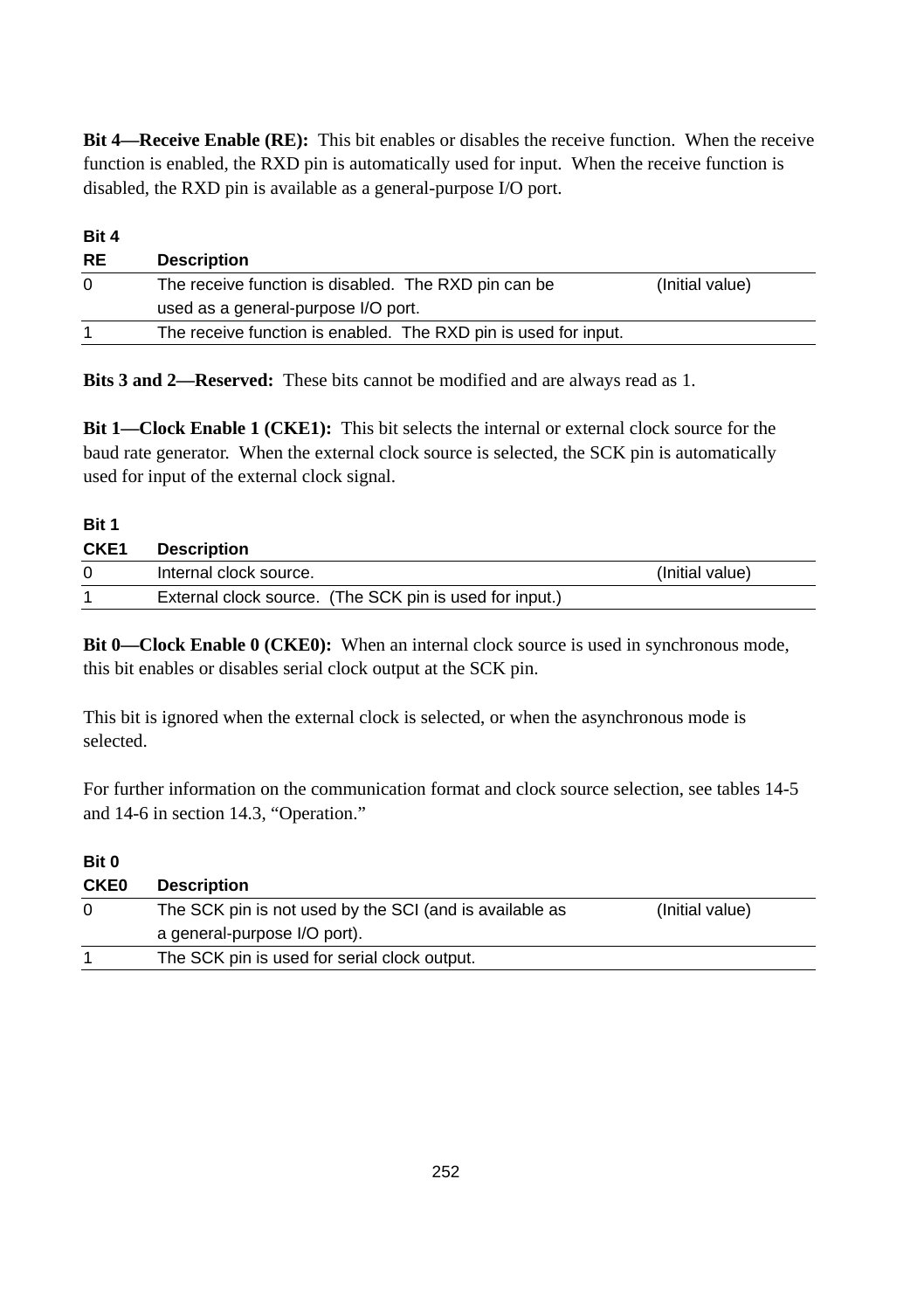#### **14.2.7 Serial Status Register (SSR)—H'FFDC**

| Bit           |          |          |             |            |            |  |  |
|---------------|----------|----------|-------------|------------|------------|--|--|
|               | TDRE     |          | RDRF   ORER | <b>FER</b> | <b>PER</b> |  |  |
| Initial value |          |          |             |            |            |  |  |
| Read/Write    | $R/(W)*$ | $R/(W)*$ | $R/(W)^*$   | $R/(W)^*$  | $R/(W)*$   |  |  |

\* Software can write a 0 to clear the flags, but cannot write a 1 in these bits.

The SSR is an 8-bit register that indicates transmit and receive status. It is initialized to H'87 at a reset and in the standby modes.

**Bit 7—Transmit Data Register Empty (TDRE):** This bit indicates when the TDR contents have been transferred to the TSR and the next character can safely be written in the TDR.

#### **Bit 7**

| <b>TDRE</b> | <b>Description</b>                                            |                 |
|-------------|---------------------------------------------------------------|-----------------|
| 0           | This bit is cleared from 1 to 0 when:                         |                 |
|             | 1. The CPU reads the TDRE bit, then writes a 0 in this bit.   |                 |
|             | 2. The data transfer controller (DTC) writes data in the TDR. |                 |
| 1           | This bit is set to 1 at the following times:                  | (Initial value) |
|             | 1. The chip is reset or enters a standby mode.                |                 |
|             | 2. When TDR contents are transferred to the TSR.              |                 |
|             | 3. When TDRE = 0 and the TE bit is cleared to 0.              |                 |

**Bit 6—Receive Data Register Full (RDRF):** This bit indicates when one character has been received and transferred to the RDR.

#### **Bit 6**

| <b>RDRF</b> | <b>Description</b>                                                                         |                 |
|-------------|--------------------------------------------------------------------------------------------|-----------------|
| $\Omega$    | This bit is cleared from 1 to 0 when:                                                      | (Initial value) |
|             | 1. The CPU reads the RDRF bit, then writes a 0 in this bit.                                |                 |
|             | 2. The data transfer controller (DTC) reads the RDR.                                       |                 |
|             | 3. The chip is reset or enters a standby mode.                                             |                 |
| 1           | This bit is set to 1 when one character is received without error and transferred from the |                 |
|             | RSR to the RDR.                                                                            |                 |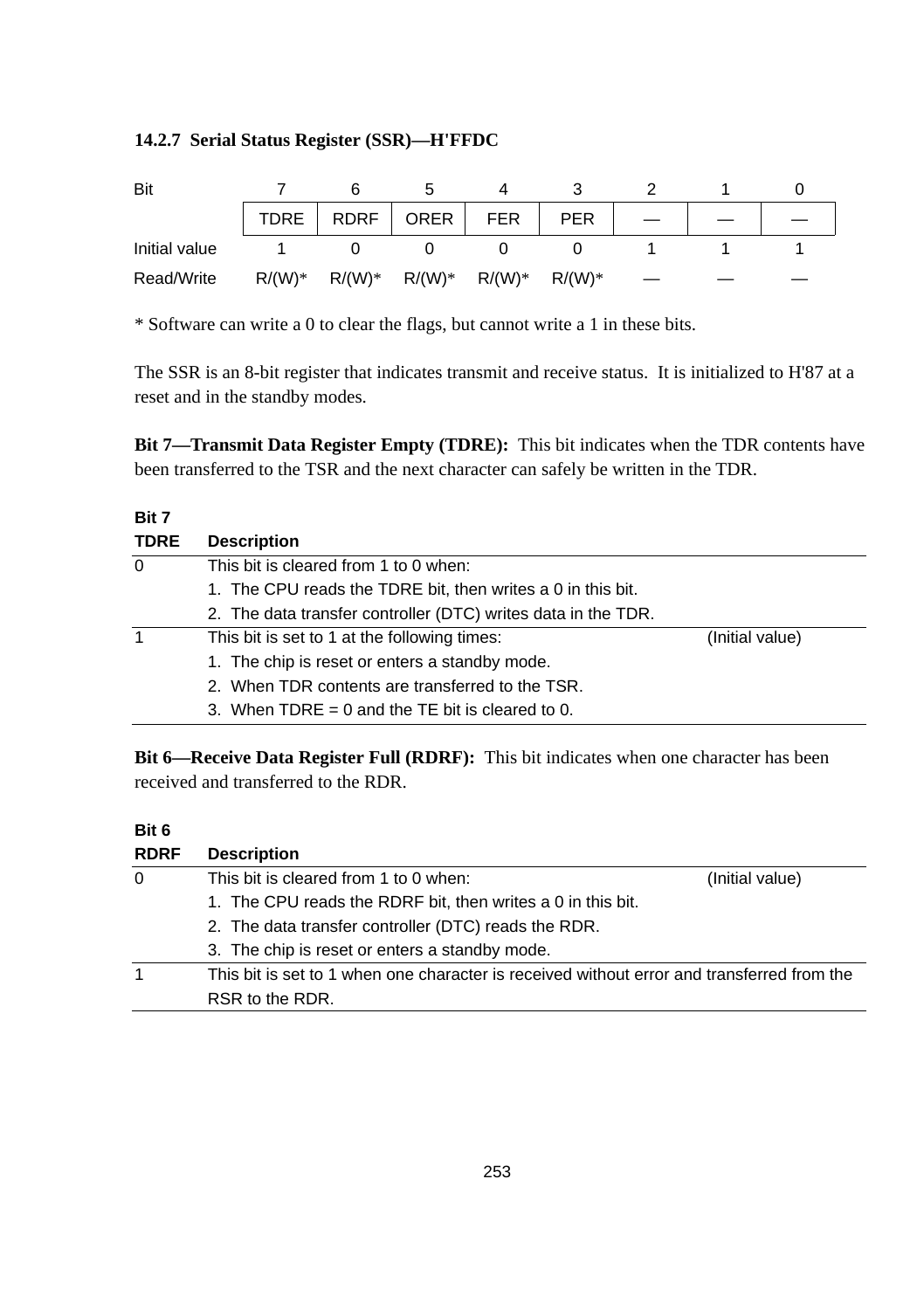**Bit 5—Overrun Error (ORER):** This bit indicates an overrun error during reception.

| Bit 5       |                                                                                                 |                 |
|-------------|-------------------------------------------------------------------------------------------------|-----------------|
| <b>ORER</b> | <b>Description</b>                                                                              |                 |
| $\Omega$    | This bit is cleared from 1 to 0 when:                                                           | (Initial value) |
|             | 1. The CPU reads the ORER bit, then writes a 0 in this bit.                                     |                 |
|             | 2. The chip is reset or enters a standby mode.                                                  |                 |
| 1           | This bit is set to 1 if reception of the next character ends while the receive data register is |                 |
|             | still full (RDRF = 1).                                                                          |                 |

**Bit 4—Framing Error (FER):** This bit indicates a framing error during data reception in the synchronous mode. It has no meaning in the asynchronous mode.

#### **Bit 4**

| <b>Description</b>                                                |                 |
|-------------------------------------------------------------------|-----------------|
| This bit is cleared to from 1 to 0 when:                          | (Initial value) |
| 1. The CPU reads the FER bit, then writes a 0 in this bit.        |                 |
| 2. The chip is reset or enters a standby mode.                    |                 |
| This bit is set to 1 if a framing error occurs (stop bit $= 0$ ). |                 |
|                                                                   |                 |

**Bit 3—Parity Error (PER):** This bit indicates a parity error during data reception in the asynchronous mode, when a communication format with parity bits is used.

This bit has no meaning in the synchronous mode, or when a communication format without parity bits is used.

**Bit 3**

| <b>PER</b> | <b>Description</b>                                                                        |                 |
|------------|-------------------------------------------------------------------------------------------|-----------------|
| 0          | This bit is cleared from 1 to 0 when:                                                     | (Initial value) |
|            | 1. The CPU reads the PER bit, then writes a 0 in this bit.                                |                 |
|            | 2. The chip is reset or enters a standby mode.                                            |                 |
| 1          | This bit is set to 1 when a parity error occurs (the parity of the received data does not |                 |
|            | match the parity selected by the bit in the SMR).                                         |                 |

**Bits 2 to 0—Reserved:** These bits cannot be modified and are always read as 1.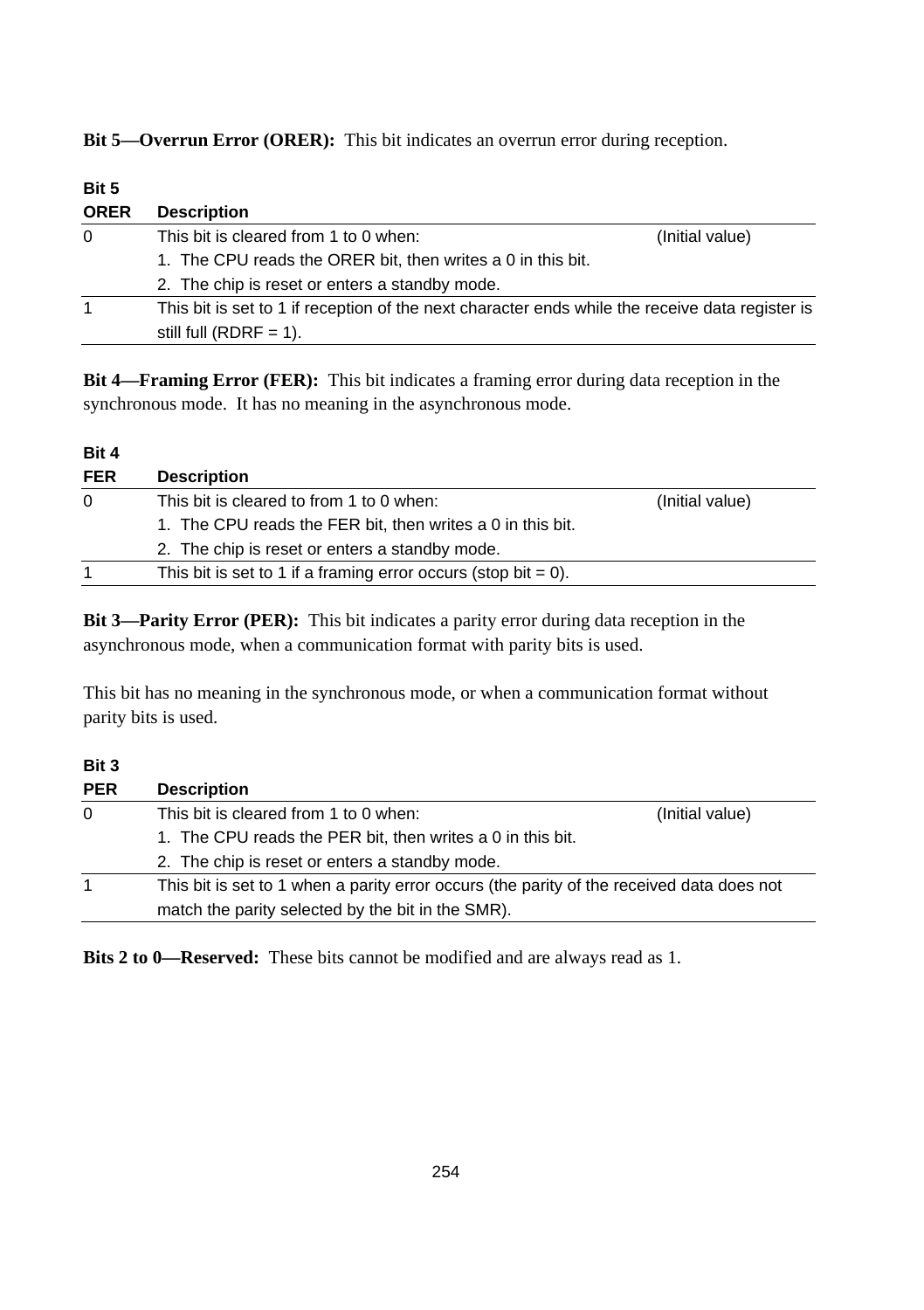#### **14.2.8 Bit Rate Register (BRR)—H'FFD9**



The BRR is an 8-bit register that, together with the CKS1 and CKS0 bits in the SMR, determines the bit rate output by the baud rate generator.

The BRR is initialized to H'FF (the slowest rate) at a reset and in the standby modes.

Tables 14-3 and 14-4 show examples of BRR (N) and CKS (n) settings for commonly used bit rates.

|            |   | <b>XTAL Frequency (MHz)</b> |         |   |             |             |   |     |         |              |          |         |
|------------|---|-----------------------------|---------|---|-------------|-------------|---|-----|---------|--------------|----------|---------|
|            |   | $\mathbf{2}$                |         |   |             | 2.4576      |   | 4   |         |              | 4.194304 |         |
| <b>Bit</b> |   |                             | Error   |   |             | Error       |   |     | Error   |              |          | Error   |
| Rate       | n | N                           | (%)     | n | N           | (%)         | n | N   | $(\%)$  | n            | N        | $(\%)$  |
| 110        | 1 | 70                          | $+0.03$ | 1 | 86          | $+0.31$     | 1 | 141 | $+0.03$ | 1            | 148      | $-0.04$ |
| 150        | 0 | 207                         | $+0.16$ | 0 | 255         | 0           | 1 | 103 | $+0.16$ | $\mathbf{1}$ | 108      | $+0.21$ |
| 300        | 0 | 103                         | $+0.16$ | 0 | 127         | 0           | 0 | 207 | $+0.16$ | 0            | 217      | $+0.21$ |
| 600        | 0 | 51                          | $+0.16$ | 0 | 63          | 0           | 0 | 103 | $+0.16$ | 0            | 108      | $+0.21$ |
| 1200       | 0 | 25                          | $+0.16$ | 0 | 31          | 0           | 0 | 51  | $+0.16$ | 0            | 54       | $-0.70$ |
| 2400       | 0 | 12                          | $+0.16$ | 0 | 15          | 0           | 0 | 25  | $+0.16$ | 0            | 26       | $+1.14$ |
| 4800       |   |                             |         | 0 | 7           | 0           | 0 | 12  | $+0.16$ | 0            | 13       | $-2.48$ |
| 9600       |   |                             |         | 0 | 3           | 0           |   |     |         |              |          |         |
| 19200      |   |                             |         | 0 | 1           | $\mathbf 0$ |   |     |         |              |          |         |
| 31250      |   |                             |         |   |             |             | 0 | 1   | 0       |              |          |         |
| 38400      |   |                             |         | 0 | $\mathbf 0$ | $\mathbf 0$ |   |     |         |              |          |         |

#### **Table 14-3 Examples of BRR Settings in Asynchronous Mode (1)**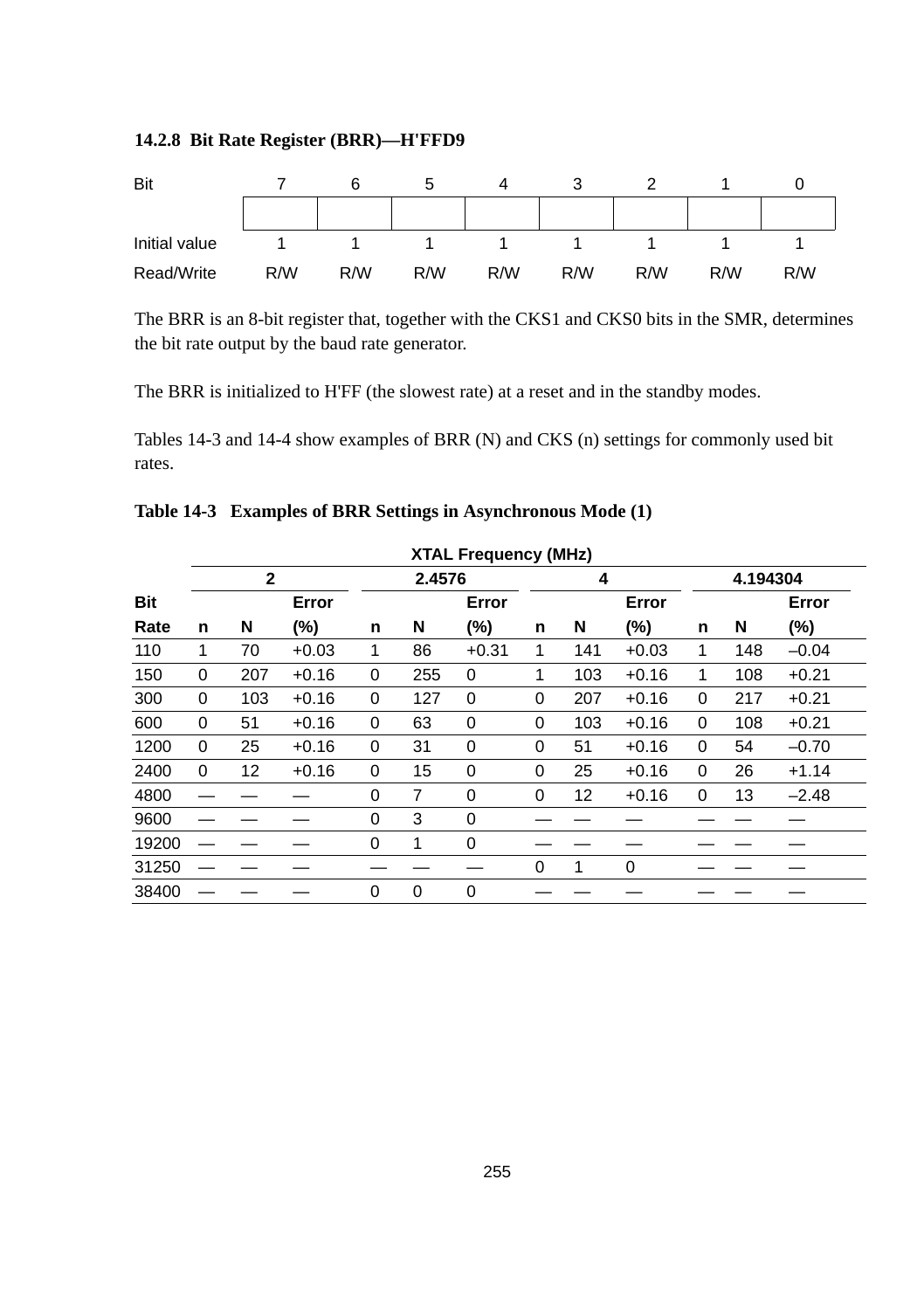|            |                       |     |         |          |     | <b>XTAL Frequency (MHz)</b> |   |     |             |                |     |         |  |
|------------|-----------------------|-----|---------|----------|-----|-----------------------------|---|-----|-------------|----------------|-----|---------|--|
|            | 4.9152<br>6<br>7.3728 |     |         |          |     |                             |   |     |             |                | 8   |         |  |
| <b>Bit</b> |                       |     | Error   |          |     | Error                       |   |     | Error       |                |     | Error   |  |
| Rate       | n                     | N   | (%)     | n        | N   | (%)                         | n | N   | (%)         | n              | N   | (%)     |  |
| 110        | 1                     | 174 | $-0.26$ | 2        | 52  | $+0.50$                     | 2 | 64  | $+0.70$     | $\overline{2}$ | 70  | $+0.03$ |  |
| 150        | 1                     | 127 | 0       | 1        | 155 | $+0.16$                     | 1 | 191 | 0           | 1              | 207 | $+0.16$ |  |
| 300        | $\Omega$              | 255 | 0       | 1        | 77  | $+0.16$                     | 1 | 95  | 0           | 1              | 103 | $+0.16$ |  |
| 600        | 0                     | 127 | 0       | $\Omega$ | 155 | $+0.16$                     | 0 | 191 | 0           | 0              | 207 | $+0.16$ |  |
| 1200       | $\Omega$              | 63  | 0       | 0        | 77  | $+0.16$                     | 0 | 95  | $\mathbf 0$ | 0              | 103 | $+0.16$ |  |
| 2400       | $\Omega$              | 31  | 0       | $\Omega$ | 38  | $+0.16$                     | 0 | 47  | 0           | 0              | 51  | $+0.16$ |  |
| 4800       | $\Omega$              | 15  | 0       | 0        | 19  | $-2.34$                     | 0 | 23  | $\mathbf 0$ | 0              | 25  | $+0.16$ |  |
| 9600       | $\Omega$              | 7   | 0       |          |     |                             | 0 | 11  | $\mathbf 0$ | 0              | 12  | $+0.16$ |  |
| 19200      | $\Omega$              | 3   | 0       |          |     |                             | 0 | 5   | $\mathbf 0$ |                |     |         |  |
| 31250      |                       |     |         | $\Omega$ | 2   | 0                           |   |     |             | 0              | 3   | 0       |  |
| 38400      | 0                     | 1   | 0       |          |     |                             | 0 | 2   | $\mathbf 0$ |                |     |         |  |

**Table 14-3 Examples of BRR Settings in Asynchronous Mode (2)**

**Table 14-3 Examples of BRR Settings in Asynchronous Mode (3)**

| <b>XTAL Frequency (MHz)</b> |          |                |             |                |     |          |                |     |             |          |     |          |
|-----------------------------|----------|----------------|-------------|----------------|-----|----------|----------------|-----|-------------|----------|-----|----------|
|                             | 9.8304   |                |             | 10             |     |          | 12             |     |             | 12.288   |     |          |
| <b>Bit</b>                  |          |                | Error       |                |     | Error    |                |     | Error       |          |     | Error    |
| Rate                        | n        | N              | $(\%)$      | n              | N   | $(\% )$  | n              | N   | $(\%)$      | n        | N   | (%)      |
| 110                         | 2        | 86             | $+0.31$     | 2              | 88  | $-0.25$  | $\overline{2}$ | 106 | $-0.44$     | 2        | 108 | $+0.08$  |
| 150                         | 1        | 255            | 0           | $\overline{2}$ | 64  | $+0.16$  | $\overline{2}$ | 77  | 0           | 2        | 79  | 0        |
| 300                         | 1        | 127            | $\mathbf 0$ | 1              | 129 | $+0.16$  | 1              | 155 | 0           | 1        | 159 | 0        |
| 600                         | 0        | 255            | 0           | 1              | 64  | $+0.16$  | 1              | 77  | 0           | 1        | 79  | 0        |
| 1200                        | $\Omega$ | 127            | $\Omega$    | 0              | 129 | $+0.16$  | 0              | 155 | $+0.16$     | $\Omega$ | 159 | $\Omega$ |
| 2400                        | 0        | 63             | $\mathbf 0$ | 0              | 64  | $+0.16$  | 0              | 77  | $+0.16$     | 0        | 79  | 0        |
| 4800                        | $\Omega$ | 31             | $\mathbf 0$ | 0              | 32  | $-1.36$  | 0              | 38  | $+0.16$     | $\Omega$ | 39  | $\Omega$ |
| 9600                        | $\Omega$ | 15             | $\mathbf 0$ | 0              | 15  | $+1.73$  | $\Omega$       | 19  | $-2.34$     | 0        | 19  | 0        |
| 19200                       | 0        | $\overline{7}$ | $\mathbf 0$ | 0              | 7   | $+1.73$  |                |     |             | 0        | 9   | $\Omega$ |
| 31250                       | 0        | 4              | $-1.70$     | 0              | 4   | $\Omega$ | $\Omega$       | 5   | $\mathbf 0$ | 0        | 5   | $+2.40$  |
| 38400                       | 0        | 3              | $\mathbf 0$ | 0              | 3   | $+1.73$  |                |     |             | 0        | 4   | 0        |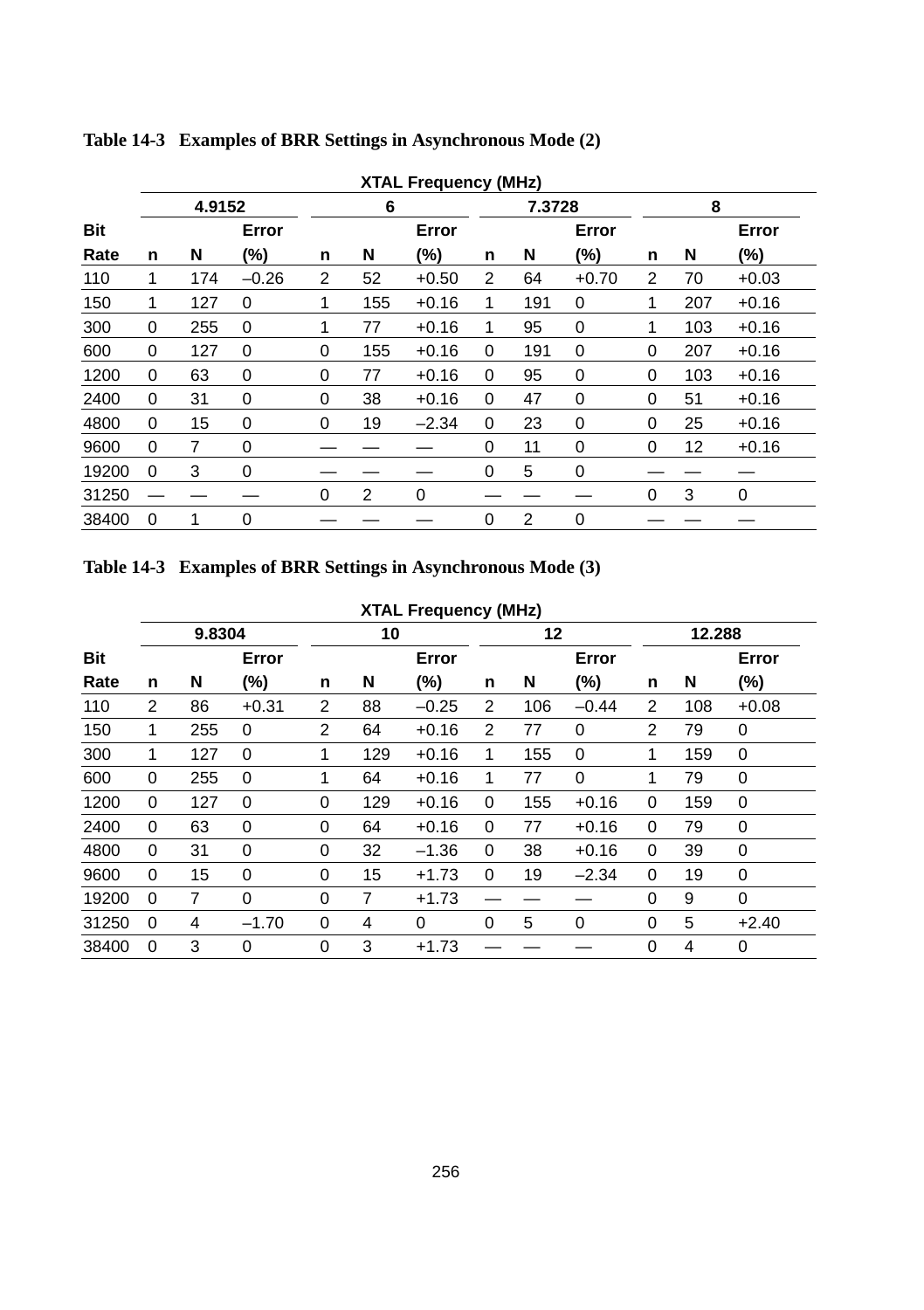|            | <b>XTAL Frequency (MHz)</b> |         |              |          |     |         |   |         |         |                |     |         |
|------------|-----------------------------|---------|--------------|----------|-----|---------|---|---------|---------|----------------|-----|---------|
|            |                             | 14.7456 |              |          | 16  |         |   | 19,6608 |         | 20             |     |         |
| <b>Bit</b> |                             |         | Error        |          |     | Error   |   |         | Error   |                |     | Error   |
| Rate       | n                           | N       | (%)          | n        | N   | (%)     | n | N       | (%)     | n              | N   | $(\%)$  |
| 110        | 2                           | 130     | $-0.07$      | 2        | 141 | $+0.03$ | 2 | 174     | $-0.26$ | 3              | 43  | $+0.88$ |
| 150        | $\overline{2}$              | 95      | $\Omega$     | 2        | 103 | $+0.16$ | 2 | 127     | 0       | 2              | 129 | $+0.16$ |
| 300        | 1                           | 191     | 0            | 1        | 207 | $+0.16$ | 1 | 255     | 0       | $\overline{2}$ | 64  | $+0.16$ |
| 600        | 1                           | 95      | $\Omega$     | 1        | 103 | $+0.16$ | 1 | 127     | 0       | 1              | 129 | $+0.16$ |
| 1200       | $\Omega$                    | 191     | $\Omega$     | 0        | 207 | $+0.16$ | 0 | 255     | 0       | 1              | 64  | $+0.16$ |
| 2400       | 0                           | 95      | $\Omega$     | 0        | 103 | $+0.16$ | 0 | 127     | 0       | $\Omega$       | 129 | $+0.16$ |
| 4800       | $\Omega$                    | 47      | 0            | 0        | 51  | $+0.16$ | 0 | 63      | 0       | 0              | 64  | $+0.16$ |
| 9600       | $\Omega$                    | 23      | $\Omega$     | $\Omega$ | 25  | $+0.16$ | 0 | 31      | 0       | $\Omega$       | 32  | $-1.36$ |
| 19200      | $\Omega$                    | 11      | 0            | 0        | 12  | $+0.16$ | 0 | 15      | 0       | $\Omega$       | 15  | $+1.73$ |
| 31250      |                             |         |              | 0        | 7   | 0       | 0 | 9       | $-1.70$ | $\Omega$       | 9   | 0       |
| 38400      | 0                           | 5       | $\mathbf{0}$ |          |     |         | 0 | 7       | 0       | 0              | 7   | $+1.73$ |

**Table 14-3 Examples of BRR Settings in Asynchronous Mode (4)**

 $B = OSC \times 10^6 / [64 \times 2^{2n} \times (N + 1)]$ 

- B : Bit rate
- N : BRR value ( $0 \le N \le 255$ )
- OSC : Crystal oscillator frequency in MHz
	- n : Internal clock source  $(0, 1, 2, \text{or } 3)$

The meaning of n is given by the table below:

| n | CKS <sub>1</sub> | <b>CKS0</b> | <b>Clock</b>      |
|---|------------------|-------------|-------------------|
| 0 | O                |             | ø                 |
|   | O                |             | ø/4               |
| 2 |                  |             | $\varnothing$ /16 |
| 3 |                  |             | ø/64              |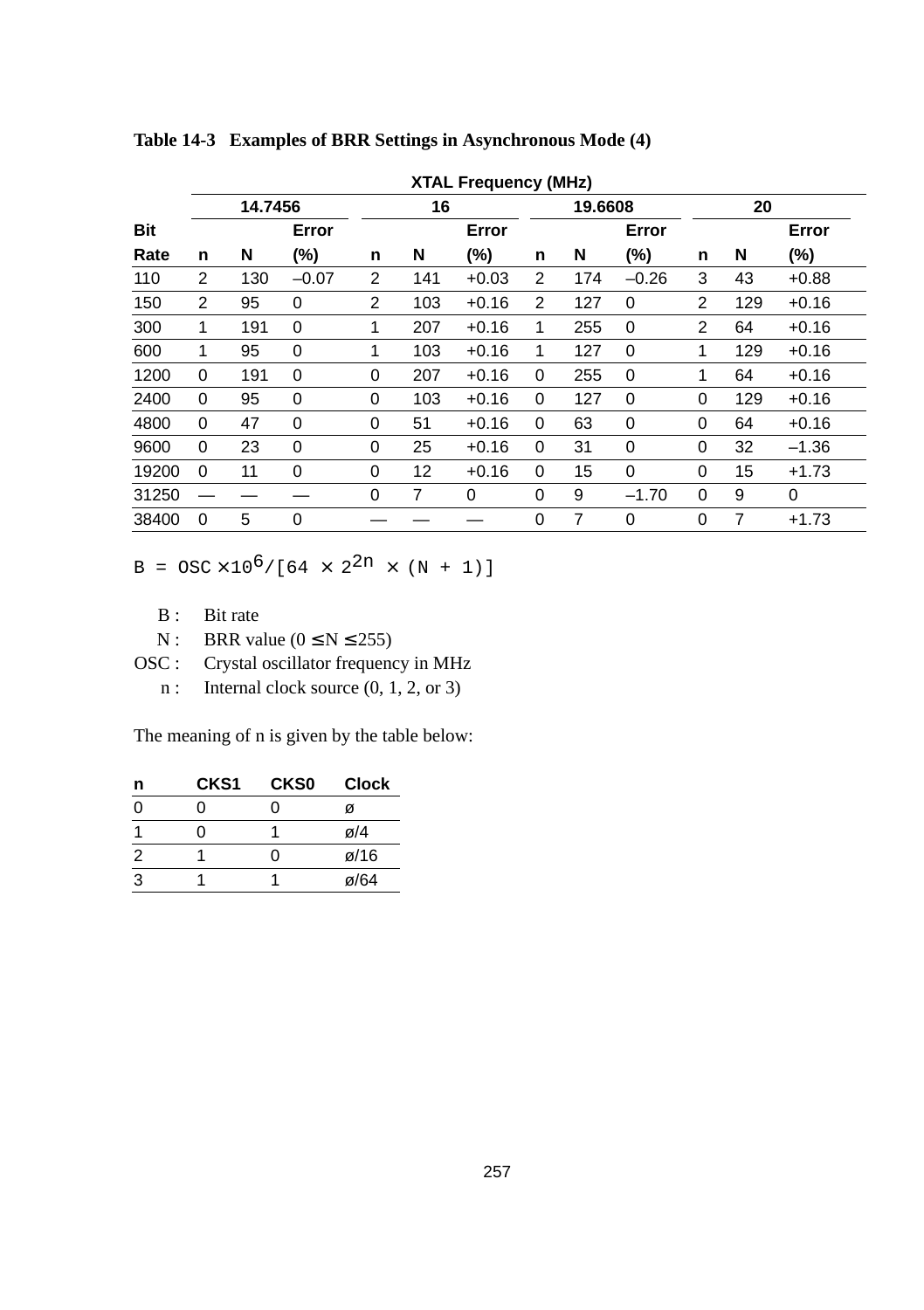|      | <b>XTAL Frequency (MHz)</b> |                |          |     |                |             |   |     |                |     |    |     |
|------|-----------------------------|----------------|----------|-----|----------------|-------------|---|-----|----------------|-----|----|-----|
| Bit  |                             | $\overline{2}$ | 4        |     |                | 8           |   | 10  |                | 16  | 20 |     |
| Rate | n                           | N              | n        | N   | n              | N           | n | N   | n              | N   | n  | N   |
| 100  |                             |                |          |     |                |             |   |     |                |     |    |     |
| 250  | 1                           | 249            | 2        | 124 | $\overline{2}$ | 249         |   |     | 3              | 124 |    |     |
| 500  | $\mathbf{1}$                | 124            | 1        | 249 | 2              | 124         |   |     | $\overline{2}$ | 249 |    |     |
| 1K   | 0                           | 249            | 1        | 124 | 1              | 249         |   |     | $\overline{2}$ | 124 |    |     |
| 2.5M | 0                           | 99             | 0        | 199 | $\mathbf{1}$   | 99          | 1 | 124 | 1              | 199 | 1  | 249 |
| 5K   | 0                           | 49             | 0        | 99  | 0              | 199         | 0 | 249 | 1              | 99  | 1  | 124 |
| 10K  | 0                           | 24             | 0        | 49  | 0              | 99          | 0 | 124 | 0              | 199 | 0  | 249 |
| 25K  | 0                           | 9              | $\Omega$ | 19  | 0              | 39          | 0 | 49  | 0              | 79  | 0  | 99  |
| 50K  | 0                           | 4              | $\Omega$ | 9   | 0              | 19          | 0 | 24  | 0              | 39  | 0  | 49  |
| 100K |                             |                | 0        | 4   | 0              | 9           |   |     | 0              | 19  | 0  | 24  |
| 250K | 0                           | 0              | 0        | 1   | 0              | 3           | 0 | 4   | 0              | 7   | 0  | 9   |
| 500K |                             |                | 0        | 0   | 0              | 1           |   |     | 0              | 3   | 0  | 4   |
| 1M   |                             |                |          |     | $\mathbf 0$    | $\mathbf 0$ |   |     | 0              | 1   |    |     |
| 2.5M |                             |                |          |     |                |             |   |     |                |     | 0  | 0   |

#### **Table 14-4 Examples of BRR Settings in Synchronous Mode**

#### **Notes:**

Blank: No setting is available.

—: A setting is available, but the bit rate is inaccurate.

 $B = OSC/[8 \times 2^{2n} \times (N + 1)]$ 

- B : Bit rate
- N : BRR value  $(0 \le N \le 255)$
- OSC : Crystal oscillator frequency in MHz
	- n : Internal clock source  $(0, 1, 2, \text{or } 3)$

The meaning of n is given by the table below:

| n | CKS <sub>1</sub> | <b>CKS0</b> | <b>Clock</b>      |
|---|------------------|-------------|-------------------|
| ŋ | 0                | O           | ø                 |
|   |                  |             | ø/4               |
| 2 |                  | O           | $\varnothing$ /16 |
| 3 |                  |             | $\varnothing$ /64 |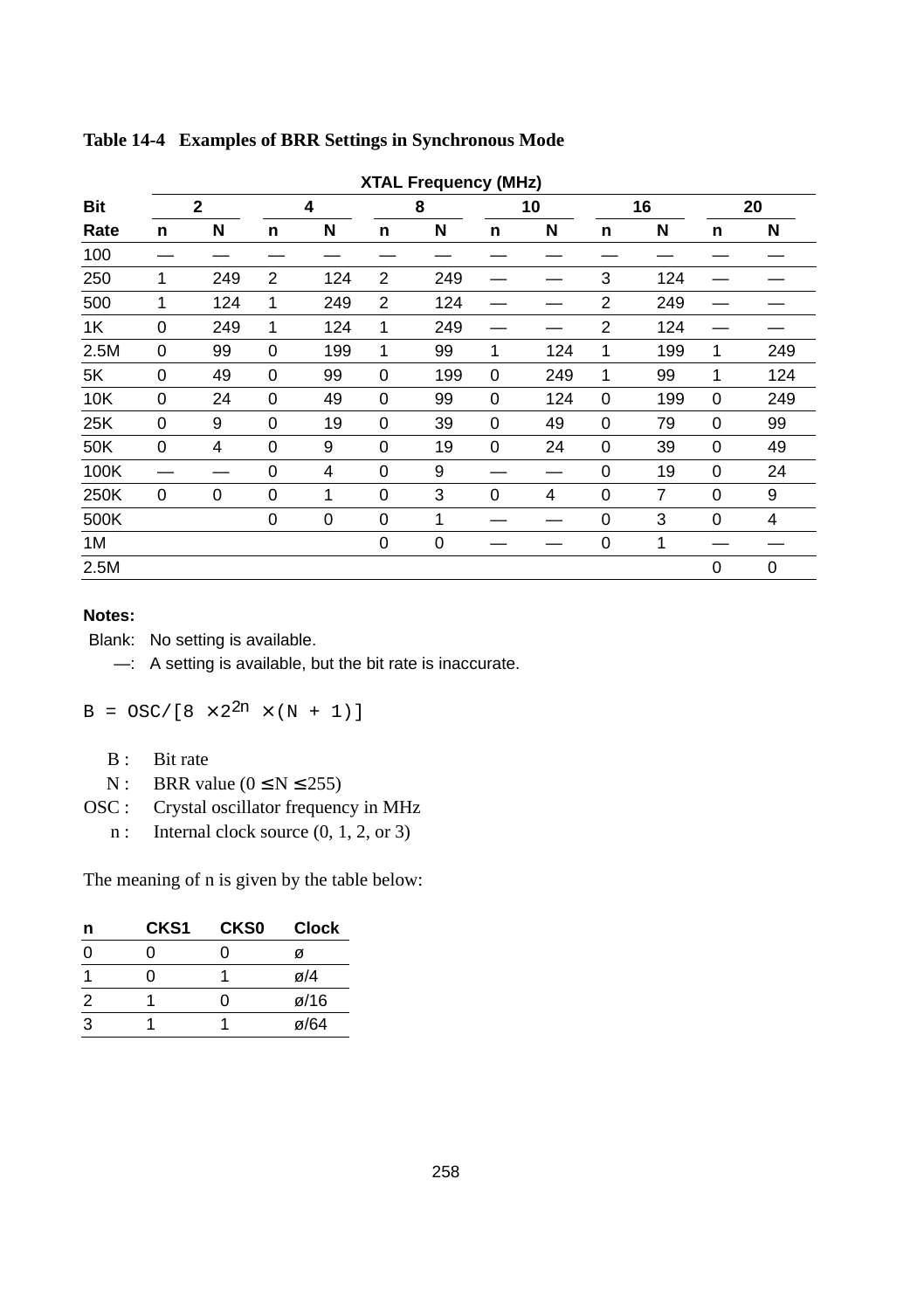## **14.3 Operation**

#### **14.3.1 Overview**

The SCI supports serial data transfer in both asynchronous and synchronous modes.

The communication format depends on settings in the SMR as indicated in table 14-5. The clock source and usage of the SCK pin depend on settings in the SMR and SCR as indicated in table 14-6.

|                             |            | <b>SMR</b> |             |              |               |               | <b>Stop Bit</b> |
|-----------------------------|------------|------------|-------------|--------------|---------------|---------------|-----------------|
| $\overline{C/\overline{A}}$ | <b>CHR</b> | <b>PE</b>  | <b>STOP</b> | <b>Mode</b>  | <b>Format</b> | <b>Parity</b> | Length          |
| 0                           | 0          | 0          | 0           | Asynchronous | 8-Bit data    | None          |                 |
|                             |            |            |             |              |               |               | 2               |
|                             |            | 1          | 0           |              |               | Yes           |                 |
|                             |            |            |             |              |               |               | $\overline{2}$  |
|                             |            | 0          | O           |              | 7-Bit data    | None          |                 |
|                             |            |            |             |              |               |               | $\overline{2}$  |
|                             |            | 1          |             |              |               | Yes           |                 |
|                             |            |            |             |              |               |               | $\overline{2}$  |
|                             |            |            |             | Synchronous  | 8-Bit data    |               |                 |

|  | Table 14-5 Communication Formats Used by SCI |  |  |  |
|--|----------------------------------------------|--|--|--|
|--|----------------------------------------------|--|--|--|

#### **Table 14-6 SCI Clock Source Selection**

| <b>SMR</b>                  | <b>SCR</b>       |             | <b>Clock</b>  |                                                 |  |  |  |  |
|-----------------------------|------------------|-------------|---------------|-------------------------------------------------|--|--|--|--|
| $\overline{C/\overline{A}}$ | CKE <sub>1</sub> | <b>CKE0</b> | <b>Source</b> | <b>SCK Pin</b>                                  |  |  |  |  |
| 0                           | 0                | 0           | Internal      | $I/O$ port*                                     |  |  |  |  |
| (Async                      |                  |             |               | Clock output at same frequency as baud rate     |  |  |  |  |
| mode)                       |                  | 0           | External      | Clock input at 16 times the baud rate frequency |  |  |  |  |
|                             |                  |             |               |                                                 |  |  |  |  |
|                             | 0                | 0           | Internal      | Serial clock output                             |  |  |  |  |
| (Sync                       |                  |             |               |                                                 |  |  |  |  |
| mode)                       | 1                |             | External      | Serial clock input                              |  |  |  |  |
|                             |                  |             |               |                                                 |  |  |  |  |

\* Cannot be used by the SCI.

Transmitting and receiving operations in the two modes are described next.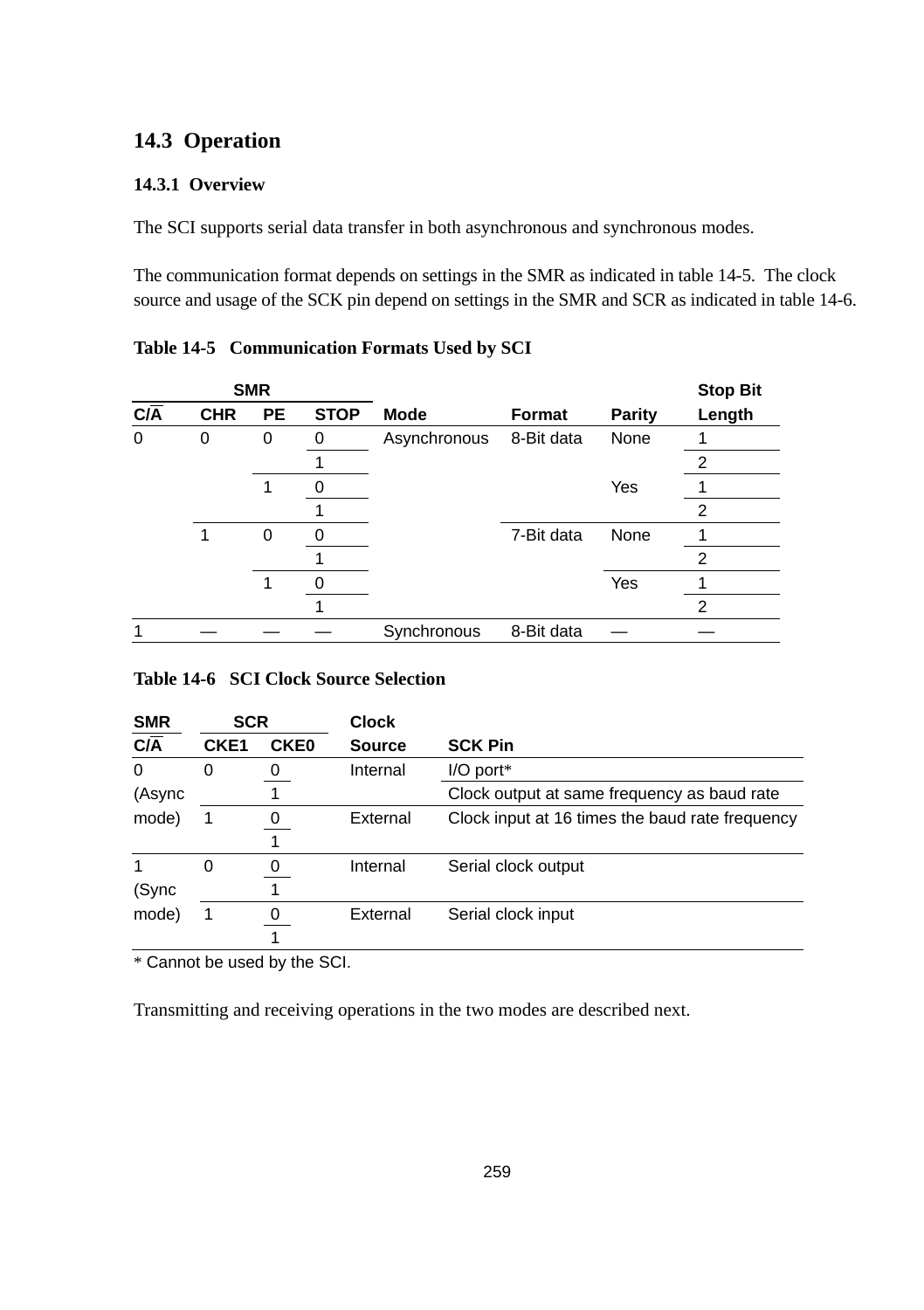#### **14.3.2 Asynchronous Mode**

In asynchronous mode, each character is individually synchronized by framing it with a start bit and stop bit.

Full duplex data transfer is possible because the SCI has independent transmit and receive sections. Double buffering in both sections enables the SCI to be programmed for continuous data transfer.

Figure 14-2 shows the general format of one character sent or received in the asynchronous mode. The communication channel is normally held in the mark state (High). Character transmission or reception starts with a transition to the space state (Low).

The first bit transmitted or received is the start bit (Low). It is followed by the data bits, in which the least significant bit (LSB) comes first. The data bits are followed by the parity bit, if present, then the stop bit or bits (High) confirming the end of the frame.

In receiving, the SCI synchronizes on the falling edge of the start bit, and samples each bit at the center of bit (at the 8th cycle of the internal serial clock, which runs at 16 times the bit rate).



**Figure 14-2 Data Format in Asynchronous Mode**

**1. Data Format:** Table 14-7 lists the data formats that can be sent and received in asynchronous mode. Eight formats can be selected by bits in the SMR.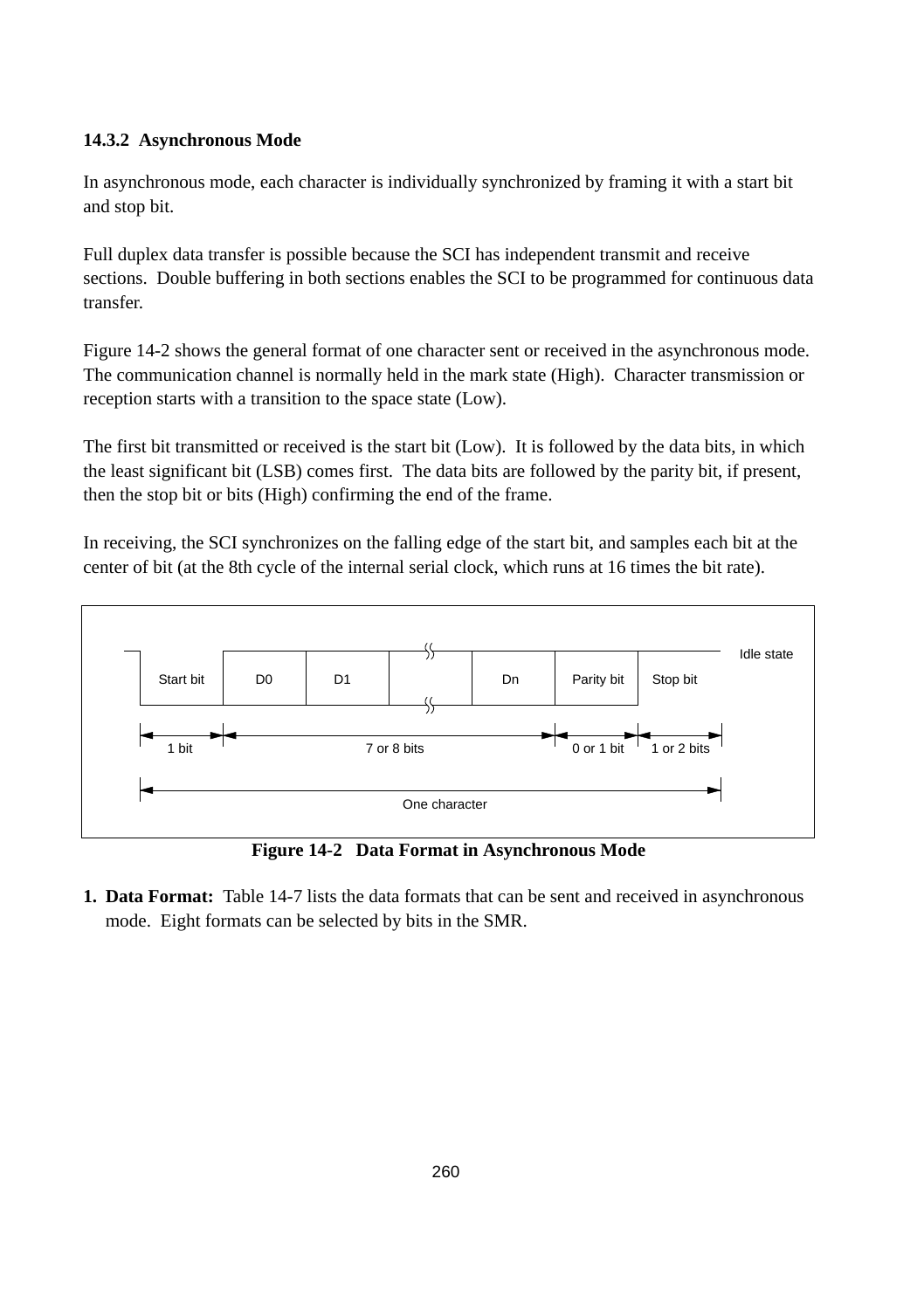|            | SMR BILS  |             |              |             |             |             |             |             |  |
|------------|-----------|-------------|--------------|-------------|-------------|-------------|-------------|-------------|--|
| <b>CHR</b> | <b>PE</b> | <b>STOP</b> |              | Data Format |             |             |             |             |  |
| 0          | 0         | 0           | <b>START</b> | 8-Bit data  |             | <b>STOP</b> |             |             |  |
| $\Omega$   | 0         | 1           | <b>START</b> | 8-Bit data  |             | <b>STOP</b> | <b>STOP</b> |             |  |
| 0          | 1         | 0           | <b>START</b> | 8-Bit data  |             | P           | <b>STOP</b> |             |  |
| $\Omega$   | 1         | 1           | <b>START</b> | 8-Bit data  |             | P           | <b>STOP</b> | <b>STOP</b> |  |
| 1          | 0         | 0           | <b>START</b> | 7-Bit data  | <b>STOP</b> |             |             |             |  |
| 1          | 0         | 1           | <b>START</b> | 7-Bit data  | <b>STOP</b> | <b>STOP</b> |             |             |  |
| 1          | 1         | $\mathbf 0$ | <b>START</b> | 7-Bit data  | P           | <b>STOP</b> |             |             |  |
| 1          | 1         | 1           | <b>START</b> | 7-Bit data  | P           | <b>STOP</b> | <b>STOP</b> |             |  |

#### **Table 14-7 Data Formats in Asynchronous Mode**

#### **Note:**

START: Start bit

**SMR Bits**

- STOP: Stop bit
	- P: Parity bit
- **2. Clock:** In the asynchronous mode it is possible to select either an internal clock created by the on-chip baud rate generator, or an external clock input at the SCK pin. Refer to table 14-6.

If an external clock is input at the SCK pin, its frequency should be 16 times the desired baud rate.

If the internal clock provided by the on-chip baud rate generator is selected and the SCK pin is used for clock output, the output clock frequency is equal to the baud rate, and the clock pulse rises at the center of the transmit data bits. Figure 14-3 shows the phase relationship between the output clock and transmit data.



**Figure 14-3 Phase Relationship between Clock Output and Transmit Data**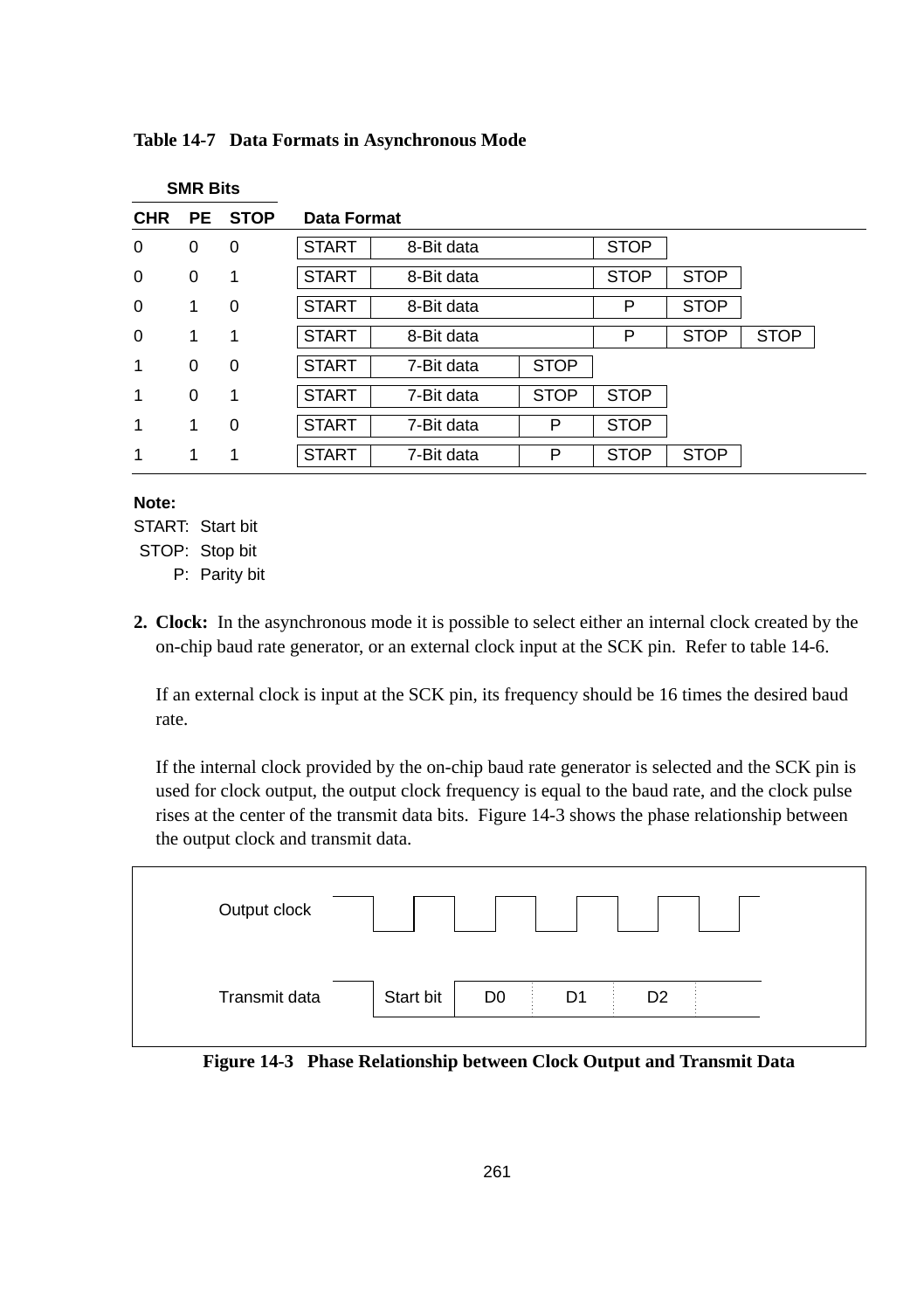#### **3. Data Transmission and Reception**

- **SCI Initialization:** Before data can be transmitted or received, the SCI must be initialized by software. To initialize the SCI, software must clear the TE and RE bits to 0, then execute the following procedure.
- (1) Set the desired communication format in the SMR.
- (2) Write the value corresponding to the desired bit rate in the BRR. (This step is not necessary if an external clock is used.)
- (3) Select the clock and enable desired interrupts in the SCR.
- (4) Set the TE and/or RE bit in the SCR to 1.

The TE and RE bits must both be cleared to 0 whenever the operating mode or data format is changed.

After changing the operating mode or data format, before setting the TE and RE bits to 1 software must wait for at least the transfer time for 1 bit at the selected baud rate, to make sure the SCI is initialized. If an external clock is used, the clock must not be stopped.

When clearing the TDRE bit during data transmission, to assure transfer of the correct data, do not clear the TDRE bit until after writing data in the TDR. Similarly, in receiving data, do not clear the RDRF bit until after reading data from the RDR.

- **Data Transmission:** The procedure for transmitting data is as follows.
- (1) Set up the desired transmitting conditions in the SMR, SCR, and BRR.
- (2) Set the TE bit in the SCR to 1. The TXD pin will automatically be switched to output and one frame\* of all 1's will be transmitted, after which the SCI is ready to transmit data.
- (3) Check that the TDRE bit is set to 1, then write the first byte of transmit data in the TDR. Next clear the TDRE bit to 0.
- \* A frame is the data for one character, including the start bit and stop bit(s).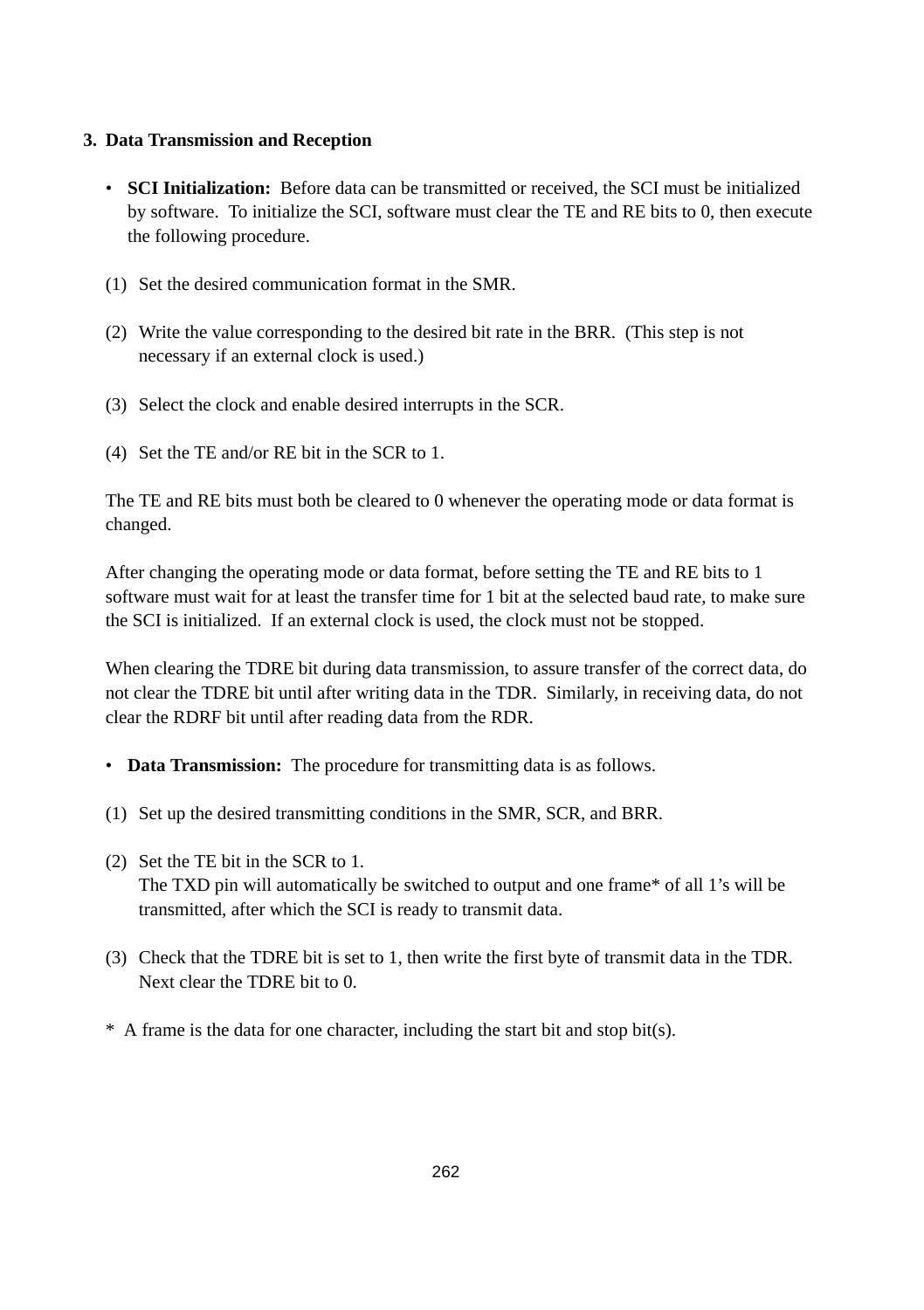- (4) The first byte of transmit data is transferred from the TDR to the TSR and sent in the designated format as follows.
	- i) Start bit (one 0 bit)
	- ii) Transmit data (seven or eight bits, starting from bit 0)
	- iii) Parity bit (odd or even parity bit, or no parity bit)
	- iv) Stop bit (one or two consecutive 1 bits)
- (5) Transfer of the transmit data from the TDR to the TSR makes the TDR empty, so the TDRE bit is set to 1. If the TIE bit is set to 1, a transmit-end interrupt (TXI) is requested. When the transmit function is enabled but the TDR is empty (TDRE  $= 1$ ), the output at the TXD pin is held at 1 until the TDRE bit is cleared to 0.
- **Data Reception:** The procedure for receiving data is as follows.
- (1) Set up the desired receiving conditions in the SMR, SCR, and BRR.
- (2) Set the RE bit in the SCR to 1. The RXD pin will automatically be switched to input and the SCI is ready to receive data.
- (3) The SCI synchronizes with the incoming data by detecting the start bit, and places the received bits in the RSR. At the end of the data, the SCI checks that the stop bit is 1. If the stop bit length is 2 bits, in ZTAT versions the SCI checks that both bits are 1, but in masked-ROM versions, only the first bit is checked.
- (4) When a complete frame has been received, the SCI transfers the received data to the RDR so that it can be read. If the character length is 7 bits, the most significant bit of the RDR is cleared to 0. At the same time, the SCI sets the RDRF bit in the SSR to 1. If the RIE bit is set to 1, a receive-end interrupt (RXI) is requested.
- (5) The RDRF bit is cleared to 0 when the CPU reads the SSR, then writes a 0 in the RDRF bit, or when the RDR is read by the data transfer controller (DTC). The RDR is then ready to receive the next character from the RSR.

When a frame is not received correctly, a receive error occurs. There are three types of receive errors, listed in table 14-8.

If a receive error occurs, the RDRF bit in the SSR is not set to 1. The corresponding error flag is set to 1 instead. If the RIE bit in the SCR is set to 1, a receive-error interrupt (ERI) is requested.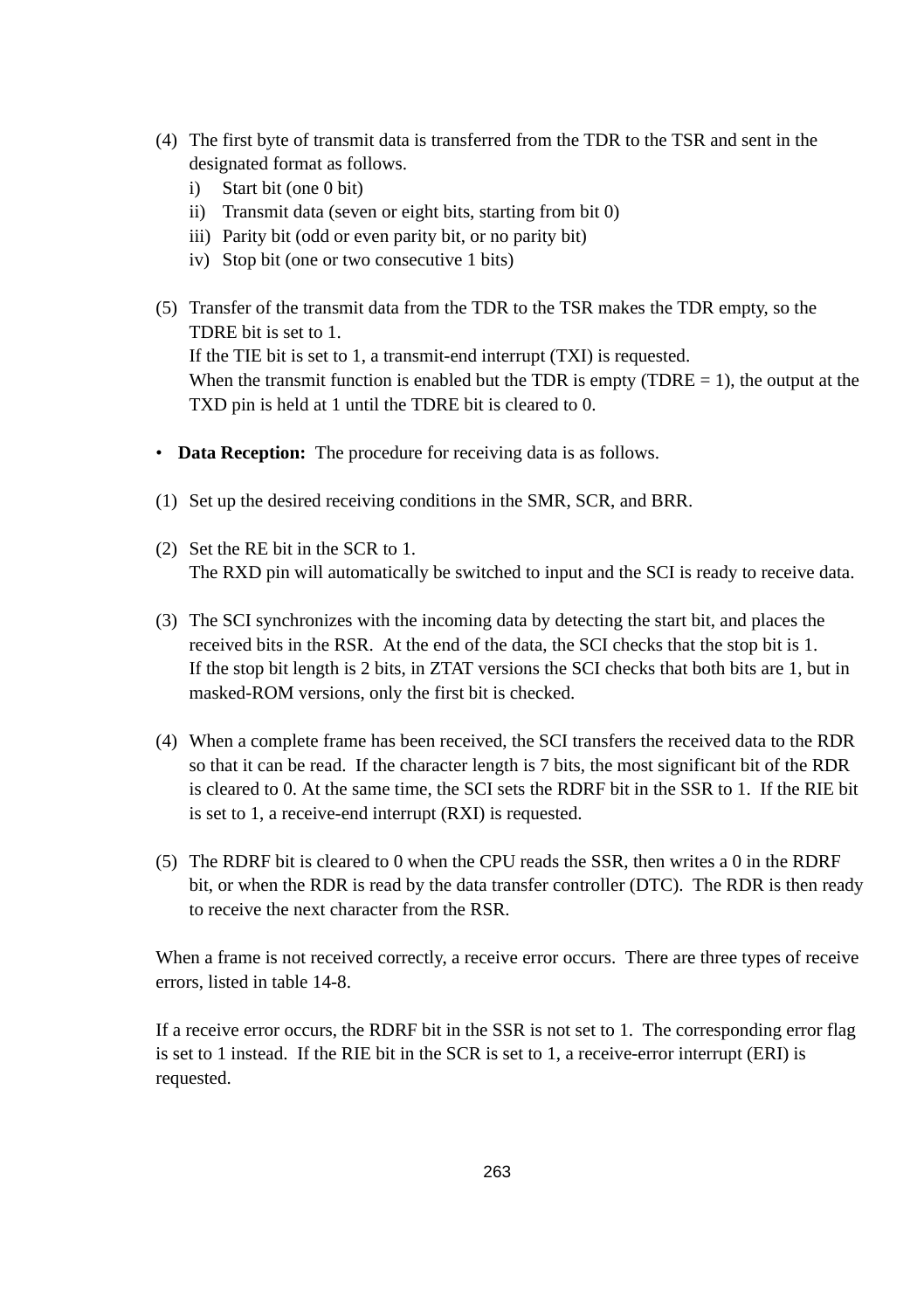When a framing or parity error occurs, the RSR contents are transferred to the RDR. If an overrun error occurs, however, the RSR contents are not transferred to the RDR.

If multiple receive errors occur simultaneously, all the corresponding error flags are set to 1.

To clear a receive-error flag (ORER, FER, or PER), software must read the SSR, then write a 0 in the flag bit.

| <b>Name</b>   | Abbreviation | <b>Description</b>                                                 |
|---------------|--------------|--------------------------------------------------------------------|
| Overrun error | <b>ORER</b>  | Reception of the next frame ends while the RDRF bit is still       |
|               |              | set to 1.                                                          |
|               |              | The RSR contents are not transferred to the RDR.                   |
| Framing error | <b>FER</b>   | A stop bit is 0.                                                   |
|               |              | The RSR contents are transferred to the RDR.                       |
| Parity error  | <b>PER</b>   | The parity of a frame does not match the value selected by the bit |
|               |              | in the SMR.                                                        |
|               |              | The RSR contents are transferred to the RDR.                       |

#### **Table 14-8 Receive Errors**

#### **14.3.3 Synchronous Mode**

The synchronous mode is suited for high-speed, continuous data transfer. Each bit of data is synchronized with a serial clock pulse.

Continuous data transfer is enabled by the double buffering employed in both the transmit and receive sections of the SCI. Full duplex communication is possible because the transmit and receive sections are independent.

**1. Data Format:** Figure 14-4 shows the communication format used in the synchronous mode. The data length is 8 bits for both the transmit and receive directions. The least significant bit (LSB) is sent and received first. Each bit of transmit data is output from the falling edge of the serial clock pulse to the next falling edge. Received bits are latched on the rising edge of the serial clock pulse.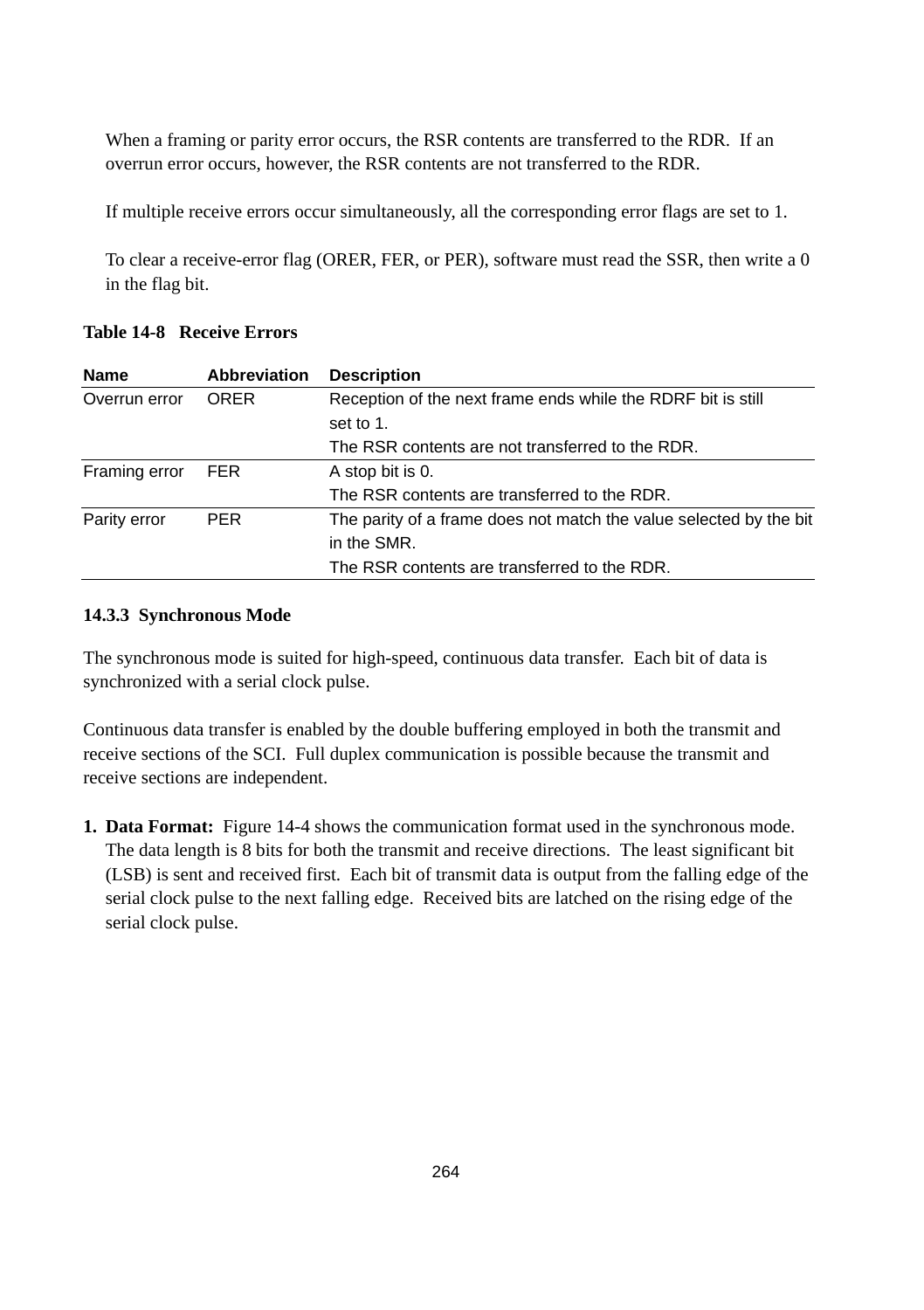

**Figure 14-4 Data Format in Synchronous Mode**

**2. Clock:** Either the internal serial clock created by the on-chip baud rate generator or an external clock input at the SCK pin can be selected in the synchronous mode. See table 14-6 for details.

#### **3. Data Transmission and Reception**

- **SCI Initialization:** Before data can be transmitted or received, the SCI must be initialized by software. To initialize the SCI, software must clear the TE and RE bits to 0 to disable both the transmit and receive functions, then execute the following procedure.
	- (1) Write the value corresponding to the desired bit rate in the BRR. (This step is not necessary if an external clock is used.)
	- (2) Select the clock in the SCR.
	- (3) Select the synchronous mode in the SMR\*.
	- (4) Set the TE and/or RE bit to 1, and enable desired interrupts in the SCR.

The TE and RE bits must both be cleared to 0 whenever the operating mode or data format is changed. After changing the operating mode or data format, before setting the TE and RE bits to 1 software must wait for at least 1 bit transfer time at the selected communication speed, to make sure the SCI is initialized.

<sup>\*</sup> The SCK pin is used for input or output according to the  $C/\overline{A}$  bit in the serial mode register (SMR) and the CKE0 and CKE1 bits in the serial control register (SCR). (See table 14-6.) To prevent unwanted output at the SCK pin, pay attention to the order in which you set SMR and SCR.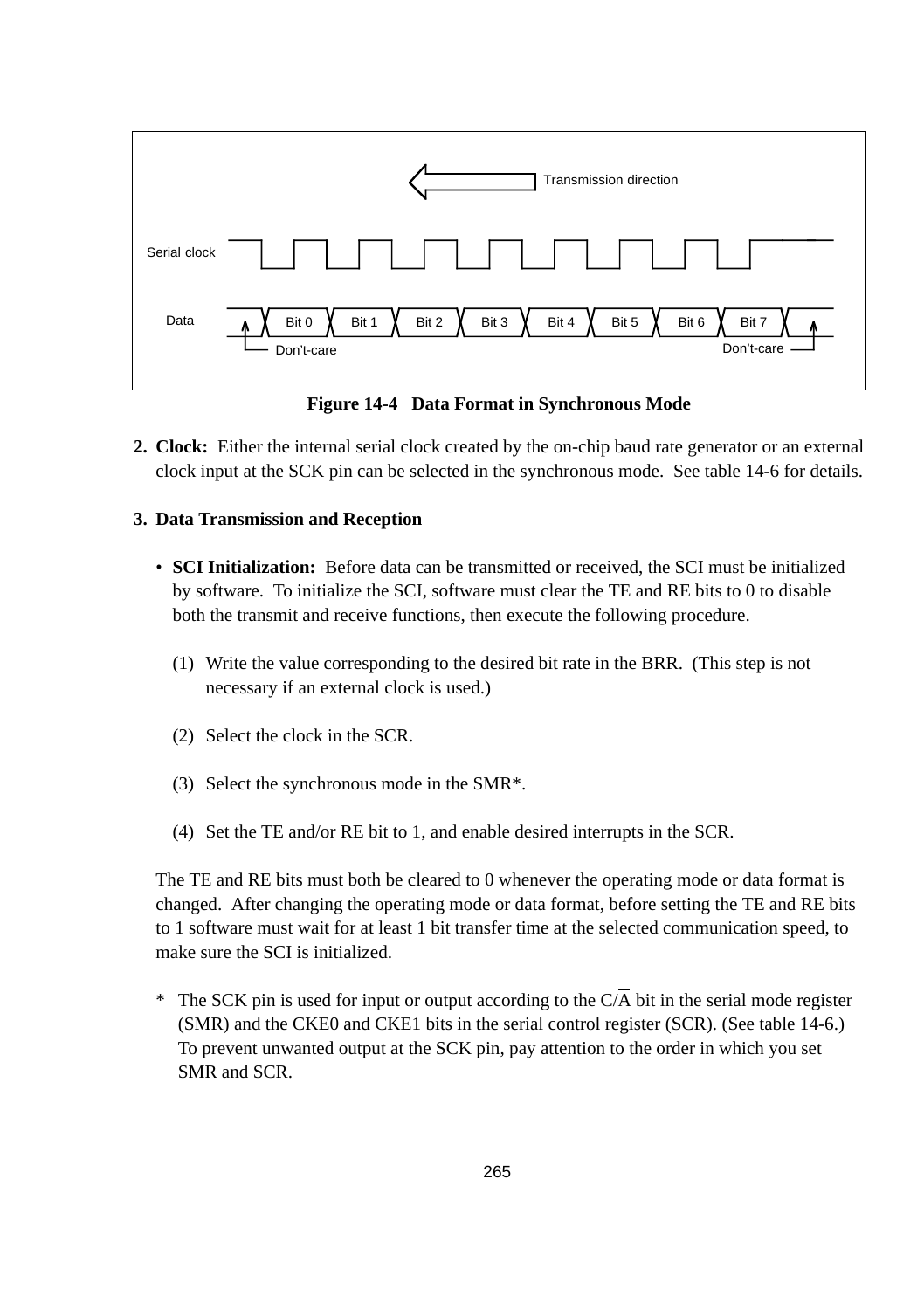When clearing the TDRE bit during data transmission, to assure correct data transfer, do not clear the TDRE bit until after writing data in the TDR. Similarly, in receiving data, do not clear the RDRF bit until after reading data from the RDR.

- **Data Transmission:** The procedure for transmitting data is as follows.
	- (1) Set up the desired transmitting conditions in the SMR, BRR, and SCR.
	- (2) Set the TE bit in the SCR to 1. The TXD pin will automatically be switched to output, after which the SCI is ready to transmit data.
	- (3) Check that the TDRE bit is set to 1, then write the first byte of transmit data in the TDR. Next clear the TDRE bit to 0.
	- (4) The first byte of transmit data is transferred from the TDR to the TSR and sent, each bit synchronized with a clock pulse. Bit 0 is sent first. Transfer of the transmit data from the TDR to the TSR makes the TDR empty, so the TDRE bit is set to 1. If the TIE bit is set to 1, a transmit-end interrupt (TXI) is requested.

The TDR and TSR function as a double buffer. Continuous data transmission can be achieved by writing the next transmit data in the TDR and clearing the TDRE bit to 0 while the SCI is transmitting the current data from the TSR.

If an internal clock source is selected, after transferring the transmit data from the TDR to the TSR, while transmitting the data from the TSR the SCI also outputs a serial clock signal at the SCK pin. When all data bits in the TSR have been transmitted, if the TDR is empty (TDRE  $=$ 1), serial clock output is suspended until the next data byte is written in the TDR and the TDRE bit is cleared to 0. During this interval the TXD pin is held at the value of the last bit transmitted.

If the external clock source is selected, data transmission is synchronized with the clock signal input at the SCK pin. When all data bits in the TSR have been transmitted, if the TDR is empty (TDRE  $= 1$ ) but external clock pulses continue to arrive, the TXD pin outputs a string of bits equal to the last bit transmitted.

- **Data Reception:** The procedure for receiving data is as follows.
	- (1) Set up the desired receiving conditions in the SMR, BRR, and SCR.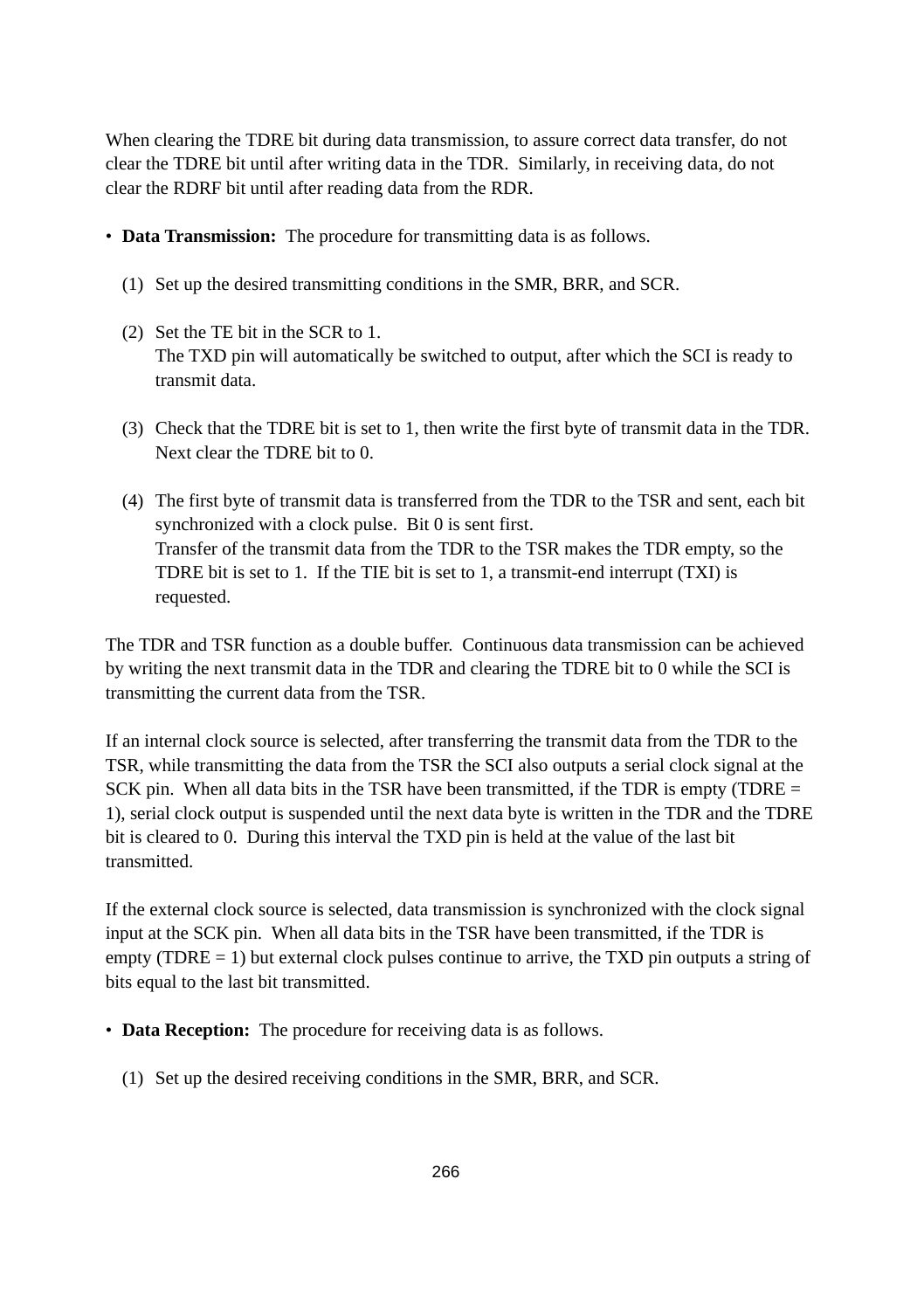- (2) Set the RE bit in the SCR to 1. The RXD pin will automatically be switched to input and the SCI is ready to receive data.
- (3) Incoming data bits are latched in the RSR on eight clock pulses. When 8 bits of data have been received, the SCI sets the RDRF bit in the SSR to 1. If the RIE bit is set to 1, a receive-end interrupt (RXI) is requested.
- (4) The SCI transfers the received data byte to the RDR so that it can be read. The RDRF bit is cleared when the program reads the RDRF bit in the SSR, then writes a 0 in the RDRF bit, or when the data transfer controller (DTC) reads the RDR.

The RDR and RSR function as a double buffer. Data can be received continuously by reading each byte of data from the RDR and clearing the RDRF bit to 0 before the last bit of the next byte is received.

In general, an external clock source should be used for receiving data.

If an internal clock source is selected, the SCI starts receiving data as soon as the RE bit is set to 1. The serial clock is also output at the SCK pin. The SCI continues receiving until the RE bit is cleared to 0.

If the last bit of the next data byte is received while the RDRF bit is still set to 1, an overrun error occurs and the ORER bit is set to 1. If the RIE bit is set to 1, a receive-error interrupt (ERI) is requested. The data received in the RSR are not transferred to the RDR when an overrun error occurs.

After an overrun error, reception of the next data is enabled when the ORER bit is cleared to 0.

- **Simultaneous Transmit and Receive:** The procedure for transmitting and receiving simultaneously is as follows:
	- (1) Set up the desired communication conditions in the SMR, BRR, and SCR.
	- (2) Set the TE and RE bits in the SCR to 1. The TXD and RXD pins are automatically switched to output and input, respectively, and the SCI is ready to transmit and receive data.
	- (3) Data transmitting and receiving start when the TDRE bit in the SSR is cleared to 0.
	- (4) Data are sent and received in synchronization with eight clock pulses.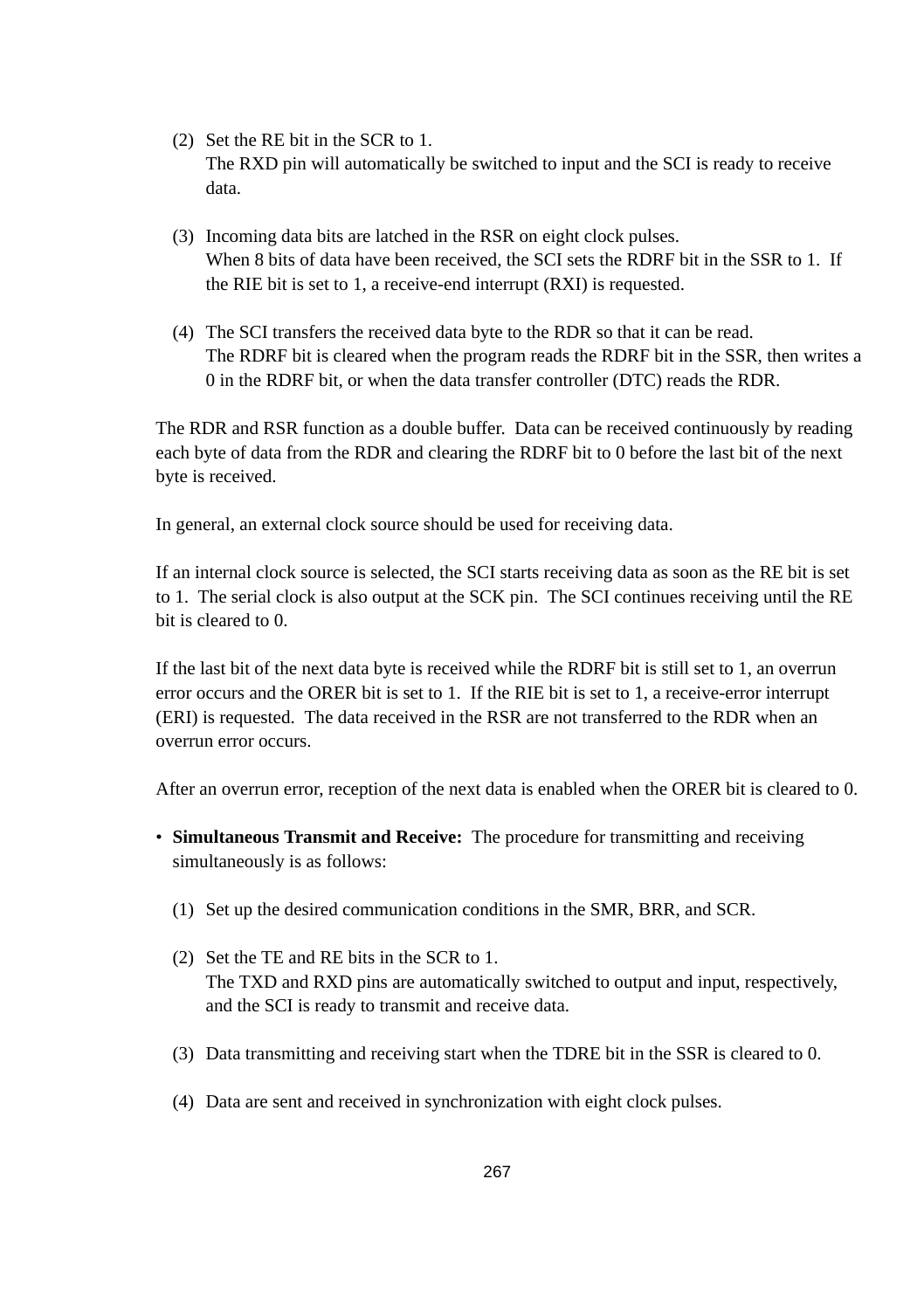(5) First, the transmit data are transferred from the TDR to the TSR. This makes the TDR empty, so the TDRE bit is set to 1. If the TIE bit is set to 1, a transmit-end interrupt (TXI) is requested.

If continuous data transmission is desired, the CPU must read the TDRE bit in the SSR, write the next transmit data in the TDR, then clear the TDRE bit to 0. Alternatively, the DTC can write the next transmit data in the TDR, in which case the TDRE bit is cleared automatically.

If the TDRE bit is not cleared to 0 by the time the SCI finishes sending the current byte from the TSR, the TXD pin continues to output the last bit in the TSR.

- (6) In the receiving section, when 8 bits of data have been received they are transferred from the RSR to the RDR and the RDRF bit in the SSR is set to 1. If the RIE bit is set to 1, a receive-end interrupt (RXI) is requested.
- (7) To clear the RDRF bit software read the RDRF bit in the SSR, read the data in the RDR, then write a 0 in the RDRF bit. Alternatively, the DTC can read the RDR, in which case the RDRF bit is cleared automatically. For continuous data reception, the RDRF bit must be cleared to 0 before the last bit of the next byte of data is received.

If the last bit of the next byte is received while the RDRF bit is still set to 1, an overrun error occurs. The error is handled as described under "Data Reception" above. The overrun error does not affect the transmit section of the SCI, which continues to transmit normally.

# **14.4 CPU Interrupts and DTC Interrupts**

The SCI can request three types of interrupts: transmit-end (TXI), receive-end (RXI), and receive-error (ERI). Interrupt requests are enabled or disabled by the TIE and RIE bits in the SCR. Independent signals are sent to the interrupt controller for each type of interrupt. The transmit-end and receive-end interrupt request signals are obtained from the TDRE and RDRF flags. The receive-error interrupt request signal is the logical OR of the three error flags: overrun error (ORER), framing error (FER), and parity error (PER). Table 14-9 lists information about these interrupts.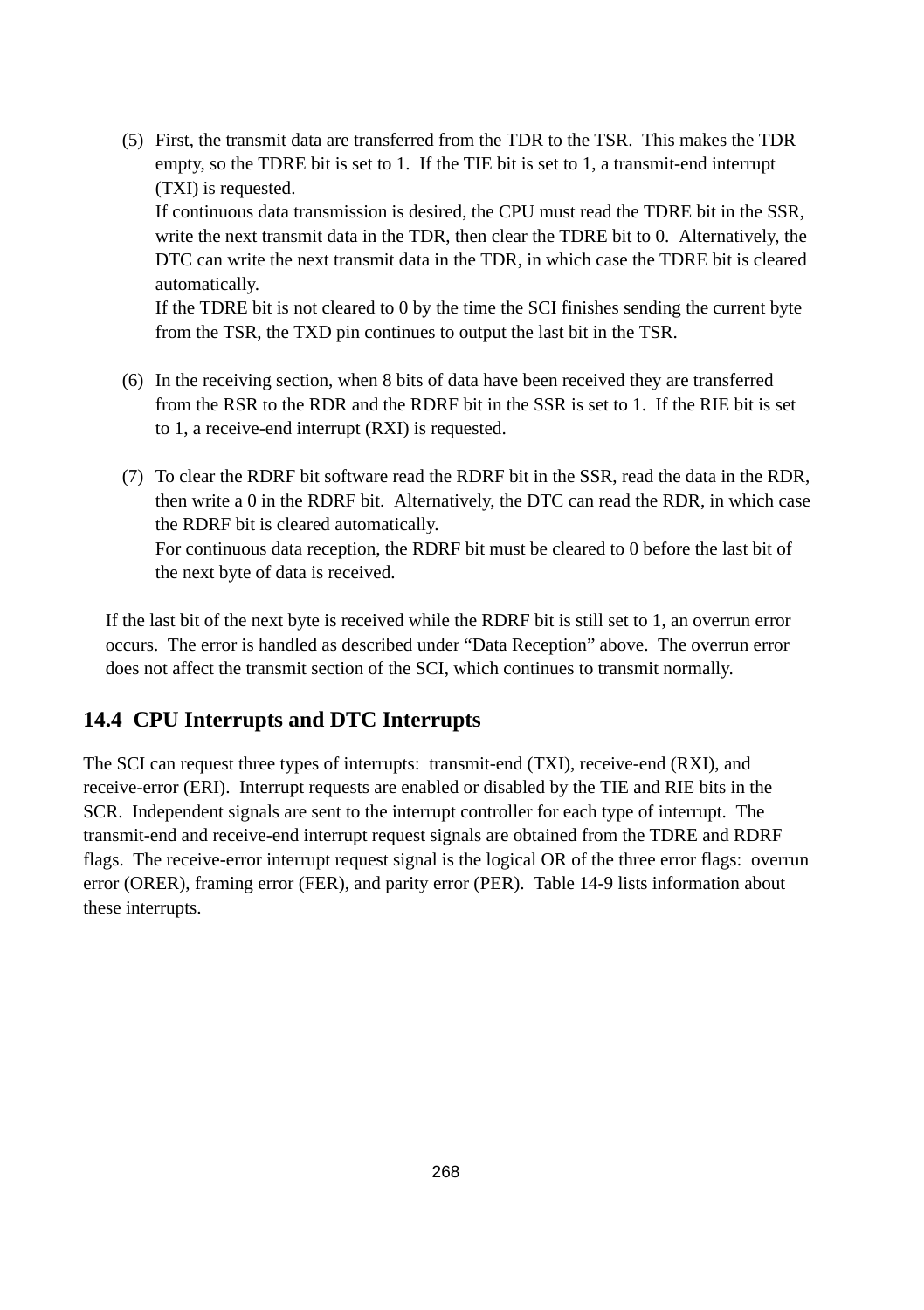#### **Table 14-9 SCI Interrupts**

|            |                                         | <b>DTC Service</b> |                |
|------------|-----------------------------------------|--------------------|----------------|
| Interrupt  | <b>Description</b>                      | Available?         | Priority       |
| ERI        | Receive-error interrupt, requested when | No                 | High           |
|            | ORER, FER, or PER is set.               |                    |                |
| RXI        | Receive-end interrupt, requested when   | Yes                |                |
|            | RDRF is set.                            |                    |                |
| <b>TXI</b> | Transmit-end interrupt, requested when  | Yes                |                |
|            | TDRE is set.                            |                    |                |
|            |                                         |                    | 0 <sub>W</sub> |

The TXI and RXI interrupts can be served by the data transfer controller (DTC) to have a data transfer performed. When the DTC serves one of these interrupts, it clears the TDRE or RDRF bit to 0 under the following conditions, which differ between the two bits.

When invoked by a TXI request, if the DTC writes to the TDR, it automatically clears the TDRE bit to 0. When invoked by an RXI request, if the DTC reads from the RDR, it automatically clears the RDRF bit to 0.

See section 6, "Data Transfer Controller" for further information on the DTC.

# **14.5 Application Notes**

Application programmers should note the following features of the SCI.

- **1. TDR Write:** The TDRE bit in the SSR is simply a flag that indicates that the TDR contents have been transferred to the TSR. The TDR contents can be rewritten regardless of the TDRE value. If a new byte is written in the TDR while the TDRE bit is 0, before the old TDR contents have been moved into the TSR, the old byte will be lost. Normally, software should check that the TDRE bit is set to 1 before writing to the TDR.
- **2. Multiple Receive Errors:** Table 14-10 lists the values of flag bits in the SSR when multiple receive errors occur, and indicates whether the RSR contents are transferred to the RDR.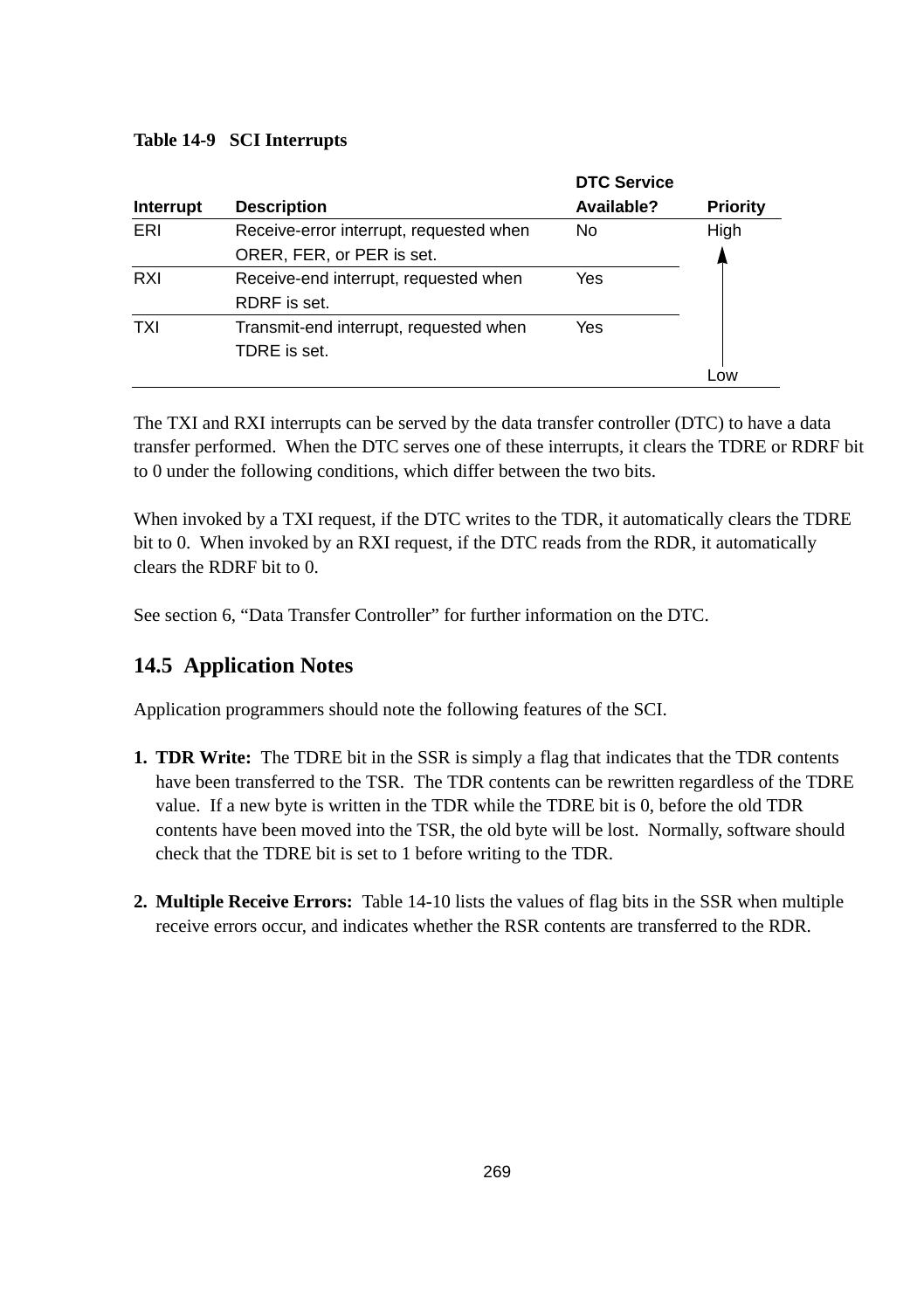|                                   | <b>SSR Bits</b> |             |            |            |                          |  |  |  |
|-----------------------------------|-----------------|-------------|------------|------------|--------------------------|--|--|--|
| <b>Receive Error</b>              | <b>RDRF</b>     | <b>ORER</b> | <b>FER</b> | <b>PER</b> | RSR to RDR <sup>*2</sup> |  |  |  |
| Overrun error                     | $1*1$           |             | 0          |            | No                       |  |  |  |
| Framing error                     | 0               |             |            | $\Omega$   | Yes                      |  |  |  |
| Parity error                      | 0               | 0           | 0          |            | Yes                      |  |  |  |
| Overrun + framing errors          | $1*1$           |             |            |            | No                       |  |  |  |
| Overrun + parity errors           | $1*1$           |             | 0          |            | No                       |  |  |  |
| Framing + parity errors           | 0               |             |            |            | Yes                      |  |  |  |
| Overrun + framing + parity errors | $1*1$           |             |            |            | No                       |  |  |  |

#### **Table 14-10 SSR Bit States and Data Transfer When Multiple Receive Errors Occur**

\*1 Set to 1 before the overrun error occurs.

\*2 Yes: The RSR contents are transferred to the RDR.

No: The RSR contents are not transferred to the RDR.

**3. Line Break Detection:** When the RXD pin receives a continuous stream of 0's in the asynchronous mode (line-break state), a framing error occurs because the SCI detects a 0 stop bit. The value H'00 is transferred from the RSR to the RDR. Software can detect the linebreak state as a framing error accompanied by H'00 data in the RDR.

The SCI continues to receive data, so if the FER bit is cleared to 0 another framing error will occur.

**4. Sampling Timing and Receive Margin in Asynchronous Mode:** The serial clock used by the SCI in asynchronous mode runs at 16 times the bit rate. The falling edge of the start bit is detected by sampling the RXD input on the falling edge of this clock. After the start bit is detected, each bit of receive data in the frame (including the start bit, parity bit, and stop bit or bits) is sampled on the rising edge of the serial clock pulse at the center of the bit. See figure 14-5.

It follows that the receive margin can be calculated as in equation (1).

When the absolute frequency deviation of the clock signal is 0 and the clock duty factor is 0.5, data can theoretically be received with distortion up to the margin given by equation (2). This is a theoretical limit, however. In practice, system designers should allow a margin of 20% to 30%.